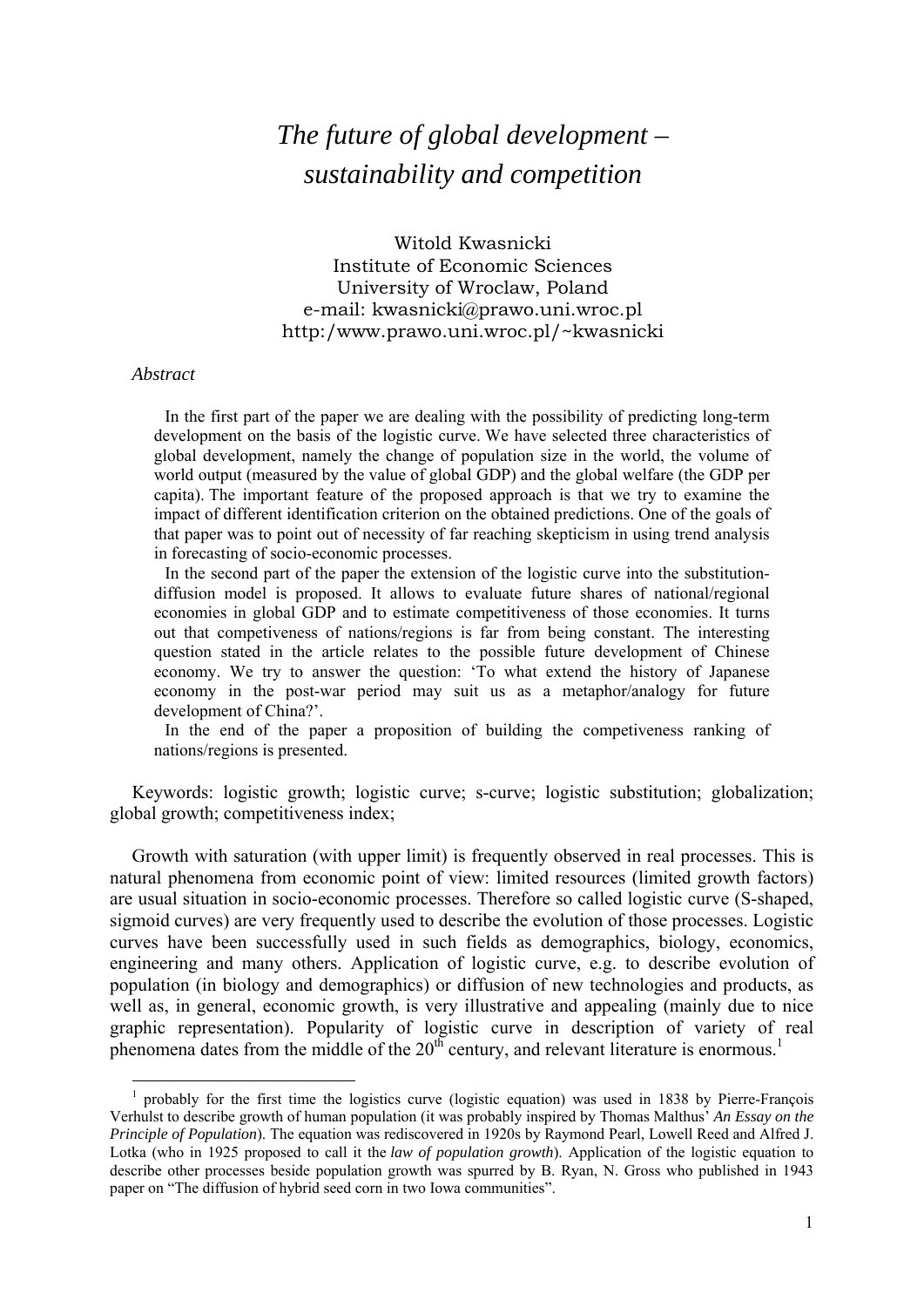It is worth to mention two researchers who have laid the ground for steady growing popularity of logistic curve application in numerous areas, namely Cesare Marchetti and Theodore Modis. Large number of their publications related to logistic growth are available to download from their websites: http://cesaremarchetti.org/index.html and http://www.growthdynamics.com/, respectively.

For decades *Technological Forecasting and Social Change* is good and friendly platform to present recent advancement in research on logistic growth. It is not possible to list all relevant papers published in *TF&SCh* in the last decades, but some of them published in the last years have spurred the current author to write that paper, among them are [1-5], and especially [6].

There are two main findings of the paper, namely that we ought to be cautious in application of logistic curve for prediction of ongoing processes and that extension of the logistic growth into multi type diffusion (so called multi type technological substitution) and its application to global development can produce some interesting insights.

Logistic curve is often used to describe and to predict the development of social and economic processes. In a natural way, it is suitable to describe the development of the socalled 'Limited world'.

If we denote by *y* a measure of development (e.g., population size or national income) than the logistic growth (often called sigmoid, *S*-type growth, a growth with saturation) can be described by the differential equation (1), in the case of discrete measures such as population, or by the corresponding differential equation (2), in the case of continuous measurements, such as national income:

$$
y_{t+1} = y_t + round(r y_t \left(1 - \frac{y_t}{K}\right))
$$
\n(1)

$$
\frac{dy}{dt} = r y \left( 1 - \frac{y}{K} \right) \tag{2}
$$

where:

 $K$  – saturation level (sometimes called the capacity of the environment),

*r* – maximum growth rate.

Usually (unfortunately, often unconsciously), a logistic description of the continuous model is applied in a case of discrete time and discrete units of measure of *y*. This may be partly justified, when the discrete values of *y* are very large numbers (as in the case of the number of people in the world, or the number of bacteria in a Petri dish). We can then expect that this approximation will give us satisfactory results. Although this is not justified when the discrete measure of growth is relatively small natural numbers (such as the number of whitetiled eagles in Poland).

It is worth to note that the logistic models corresponding to discrete and continuous flow of time can behave qualitatively entirely different. One of the properties of the logistic model with continuous time is that it cannot generate fluctuations. This is not the case with discrete time model. There is no place for wider discussion, but as an example the result of the logistic model simulation (1) with parameter values  $K = 25$ ,  $r = 0.108$ ,  $y_0 = 3$  are presented in Figure 1, and in Figure 2 results of simulation of continuous model (2) with the same values of the parameters are presented.

Selected bibliography for the Logistic Curve can be found at:

http://math.fullerton.edu/mathews/n2003/logisticcurve/LogisticEquationBib/Links/LogisticEquationBib\_lnk\_3.h tml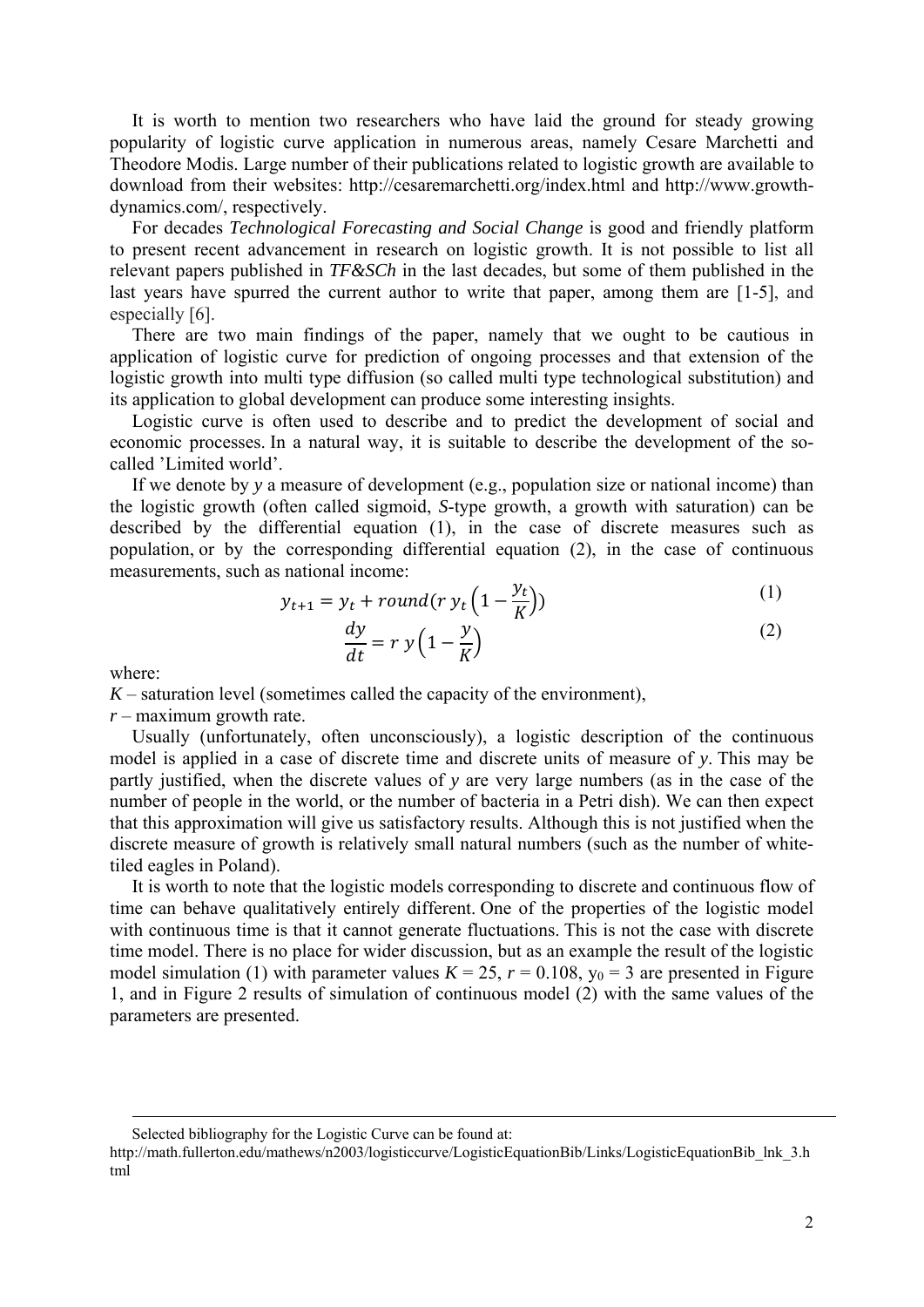

Figure 1. Logistic model – discrete time and discrete values of characteristics of the development *y* 



Figure 2. Logistic model – continuous time and discrete values of characteristics of the development *y*

Logistic model in version (2) has some analytical advantages and traditionally is used to describe the situation of the development of discrete characteristics (such as demographic processes), when the values of these characteristics are sufficiently large (e.g., order of a few millions, or billions, of people with demographic processes).These requirements are fulfilled by the processes discussed in this work. Therefore, we will also use the logistic equation in continuous form. This choice is motivated by a need to comparing our results with results obtained by other authors who use the logistic curve in the continuous form (e.g., [6]).

The solution of equation (2) is the logistic function:

$$
y = \frac{K}{1 + ae^{-bt}}\tag{3}
$$

Logistic function has three parameters  $(K, a, b)$ , which are associated with three parameters in the logistic equation  $(2)$  – environmental capacity  $(K)$ , the maximum growth rate  $(r)$  and the initial value of the variable  $y(y_0)$ .

To make logistic function parameters more intuitive, this function is often presented in the following form (e.g., [7]):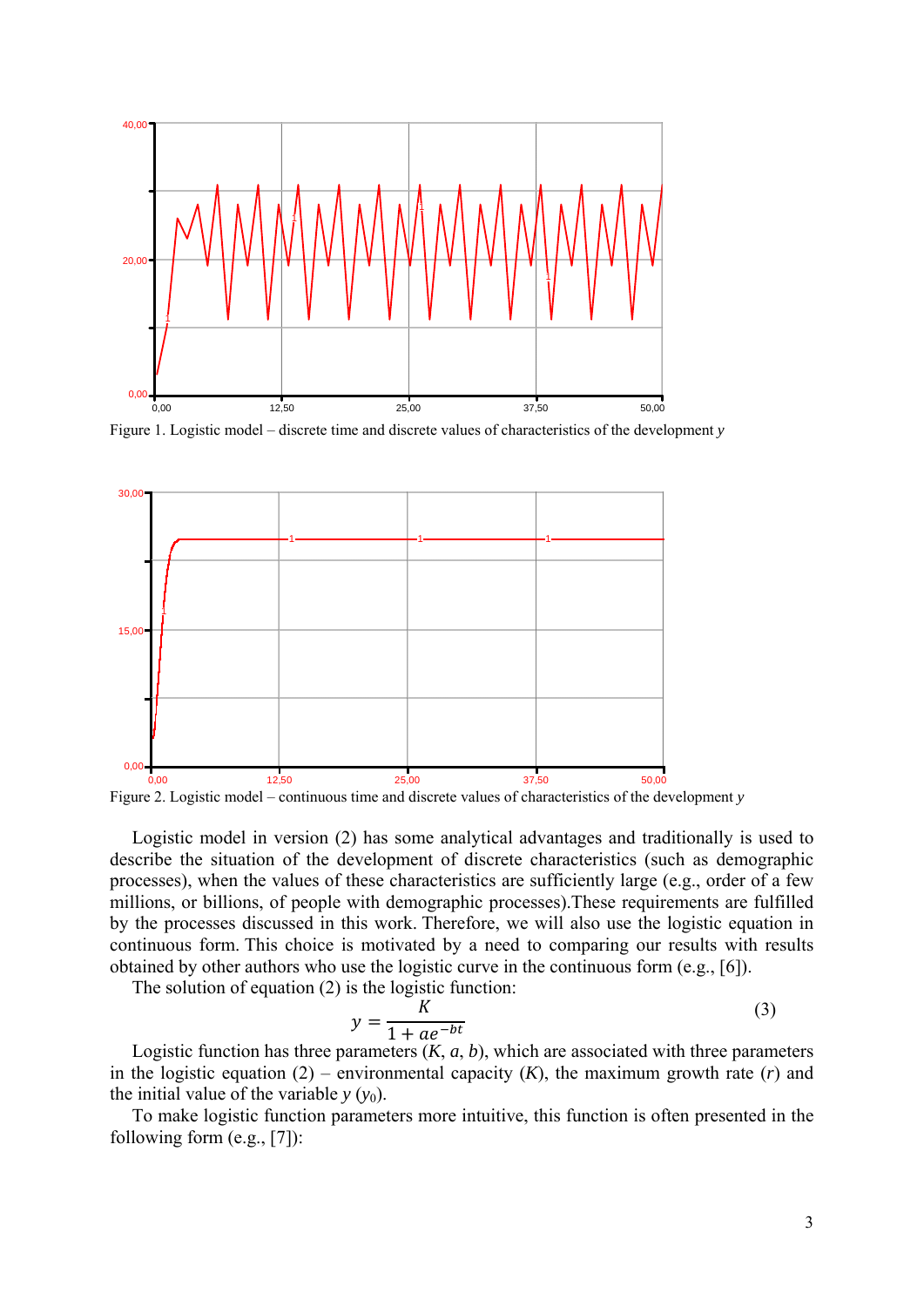$$
y = \frac{K}{1 + e^{-\frac{\ln(81)}{\Delta t}(t - t_m)}}
$$
(4)

 $\Delta t$  – is the time needed for *y* to increase from 10% to 90% of the maximum value of K (so called *characteristic duration*).

 $t_m$  – is so called *midpoint*, i.e. the time *t* in which the value characteristics of the development y is equal to 50% of the saturation *K*.

When the size of the saturation of the environment tends to infinity, the logistic growth becomes exponential one ( $\gamma$  – the growth rate), i.e.

$$
\lim_{K \to \infty} y = \lim_{K \to \infty} \frac{K}{1 + ae^{-bt}} = Ae^{\gamma t}
$$
 (5)

Figure 3 illustrates the logistics growth in a qualitative way.



Figure 3. Qualitative characteristics of the logistic growth

Thodore Modis [1] has proposed to divide the period of growth of *y* from 1% to 99% of the value of *K* into five equal periods called *Winter*, *Spring*, *Summer*, *Autumn* and again *Winter*. Such seasonal metaphor allows for distinguishing specific phases of development associated with the emergence of successive radical innovations. It suggest a relatively rapid growth associated with the spread of a radical innovation (in the *Spring*), the maturity of development (during the *Summer*), exhausting of potential for further growth based on a particular radical innovation (the *Autumn*). Next *Winter* is related to the emergence of another radical innovation, this allow to enters the next phase of logistic growth with a higher capacity of the environment (*K*). Analysis of many processes of development suggests that during the slowdown in economic growth (*Autumn*) we observe an increase of the intensity of search for breakthrough innovation. Usually, as an effect of this intensive exploration another radical innovation emerges (mostly in late *Autumn*/*Winter*) which enable further growth, along qualitatively different trajectory of development (at a different logistic curve). Full cycle (i.e.,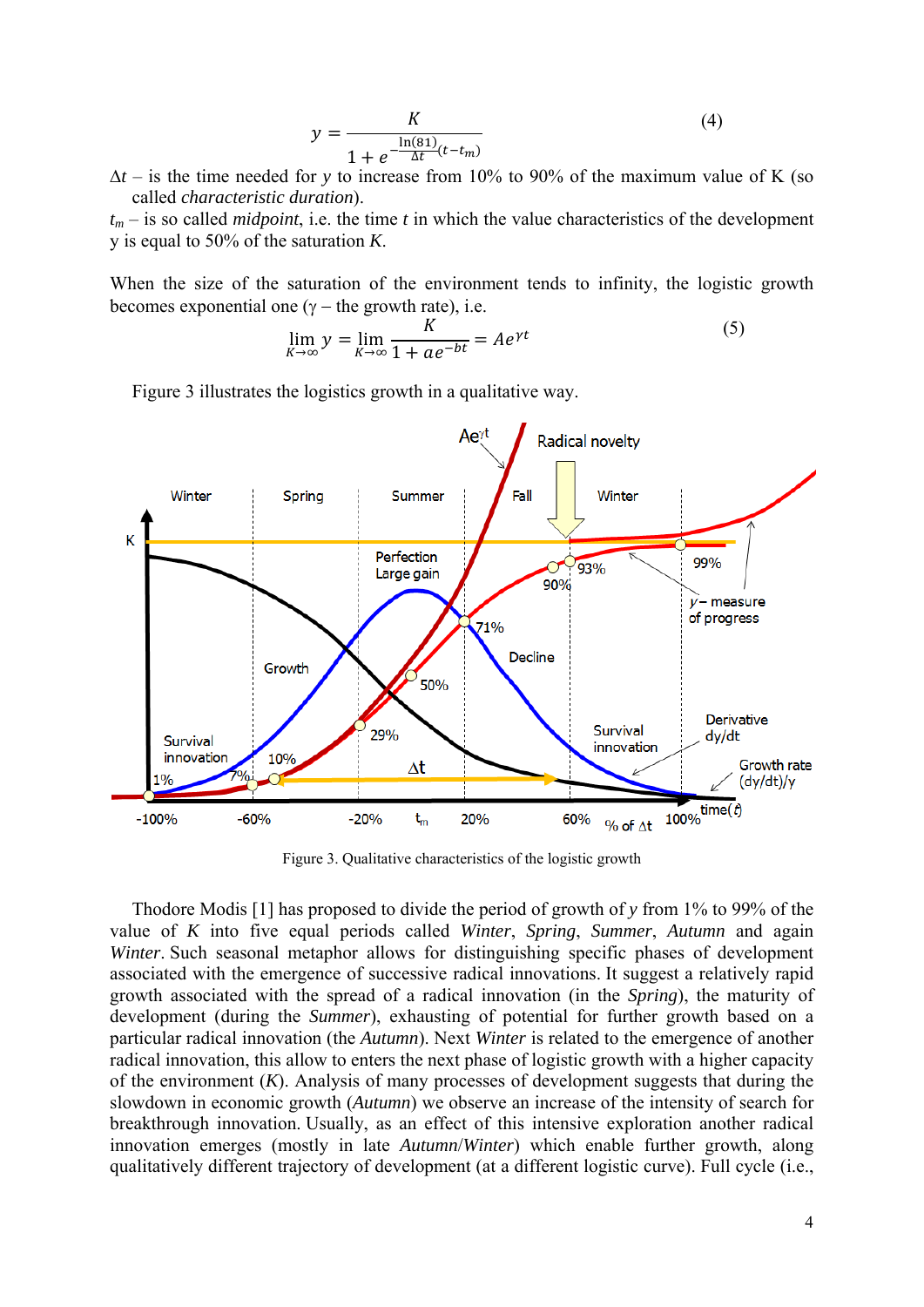increase the value *y* from about 1% of the saturation *K* to about 99% of *K*) is equal to 2 $\Delta t$ . So the parameter Δ*t* informs us also on the length of the cycle. It is worth to note that the total period it takes to increase from 1% to 10% and from 90% to 99% is the same as the period of growth from 10% to 90% of the saturation K.

In the very long-term perspective socio-economic development can be described by a sequence of logistic curves, each of which is initiated by another radical innovation (qualitatively illustrated in Figure 4).



Figure 4. Long-term waves of development

In this work we deal with the possibility of predicting long-term development in a single cycle depicted by logistic curve. Our task seems to be typical, namely, having historical data describing the changes of the characteristics of development  $y$  in a period from  $t_0$  to  $t_{\text{max}}$ , we ought to identify the values of the three parameters  $(K, \Delta t, t_m)$  of the logistic function in such a way that this function fits historical process in the best way. We have selected three characteristics of global development, namely the change of population size in the world, the volume of world output (measured by the value of global GDP) and the global GDP per capita. The historical data of these three characteristics are available at *The Conference Board*  Total Economy Database website.<sup>2</sup> The data was downloaded on the 19<sup>th</sup> of November 2009. The available data concerned the period from 1950 to 2008 in the case of world population, and from 1950 to 2006 in the case of global GDP and GDP per capita.<sup>3</sup>

As identification criteria we have adopted two most widely used, namely the mean square error (this criterion will be denoted by *Q*1) and the relative mean square error (this criterion will be denoted by  $Q_2$ <sup>4</sup>. Thus, fitting the logistic curves to the historical data we will try to state the values of *K*,  $\Delta t$ , i  $t_m$  to minimize one of the following criteria:

1

<sup>2</sup> http://www.conference-board.org/data/economydatabase/ 3

<sup>&</sup>lt;sup>3</sup> The global GDP is expressed in constant purchasing power dollar terms in 1990, called Geary-Khamis PPPs. This methodology is widely accepted (including the World Bank and the International Monetary Fund), as was proposed in 1958 by Roy C. Geary and modified by Salem Hanna Khamis in the early 1970s. 4

This choice is motivated by a desire to examine the impact of the chosen identification criterion on the obtained predictions. The problem would require further, systematic research, as it is possible to choose other metrics (e.g. the absolute distance, the Manhattan metric). It would be interesting to investigate the influence not only the relative and absolute criterions, but also the different metrics (not only the mean square metric).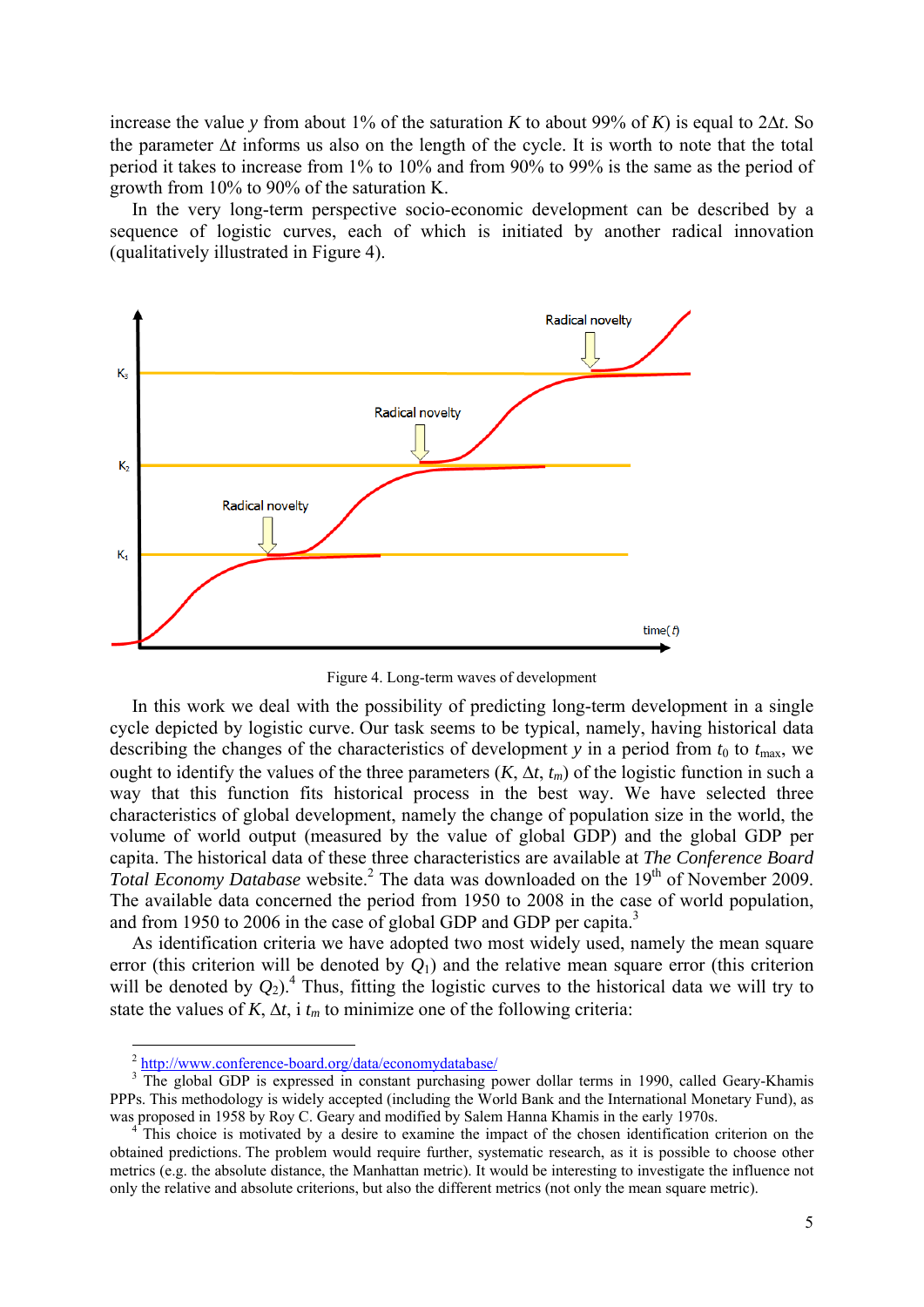$$
Q_1 = \sqrt{\frac{1}{t_{max} - t_0 + 1} \sum_{t=t_0}^{t_{max}} (y^r(t) - y^m(t))^2}
$$
 (6)

$$
Q_2 = \sqrt{\frac{1}{t_{max} - t_0 + 1} \sum_{t = t_0}^{t_{max}} \left( \frac{y^r(t) - y^m(t)}{y^m(t)} \right)^2}
$$
(7)

where:

 $t_0$  and  $t_{max}$  – the initial and the final years of historical data used for identification of the logistic curve parameters, respectively.

 $y'(t)$  i  $y'''(t)$  – the historical (real) data and the logistic curve (model) values at time *t*.

There are no analytical methods for identifying parameters of the nonlinear logistic function (as, for example, it is in the case of calculating linear regression models). Nor is there any method of transformation of logistic model into the linear model. Therefore, the only method of identification of the logistic function parameters is to use one of the known optimization methods. A very effective means of nonlinear optimization methods are based on genetic algorithms. In this work we used a computer program (*GeneticFinder*) developed by Mariusz Sobczak in 2008 (then a student Wroclaw University of Technology). This program allows to define any parameterized function and to identify its parameters on a basis of historical data (given as a CSV file.) The results of optimization obtained by using *GeneticFinder* seem trustworthy. This program has been tested in numerous of test functions, moreover, the results of many test functions as well as selected results presented in this article were compared with results obtained using *Wolfram Mathematica*.

In some cases identification of the parameters of the logistic function is insensitive to the saturation value *K*, i.e., very often large fluctuations in the value of K result in minor changes of the value criterion for identification. Therefore, for many experiments of the identification of the logistic function parameters identification the parameters of the exponential function is added (i.e., the logistic function when *K* tends to infinity, see equation (5)).

# 2. THE WORLD POPULATION GROWTH

Let's start with the identification of parameters of the logistic function and the exponential function given that we use to identify all available data on global population growth, i.e., in the period 1950-2008. The parameter values that minimize both criteria and the values of the criteria are presented in Table 1. The corresponding approximating curves and historical data are presented in Figure 5. As we see, for the both criteria the identification error is much smaller for the logistic function (Figure 5, Table 1). Thus, it is appropriate to use the logistic function for forecasting of population growth. The forecast is presented in Figure 6, and as we see, in spite of quite similar quality of approximation for both criterion  $(Q_1$  and  $Q_2)$ , the values of the identified parameters (Table 1) are significantly different. For example, the saturation level *K* in the case of the mean square relative error  $(Q_2)$  is over one billion larger than for the absolute mean square error  $(Q_1)$ .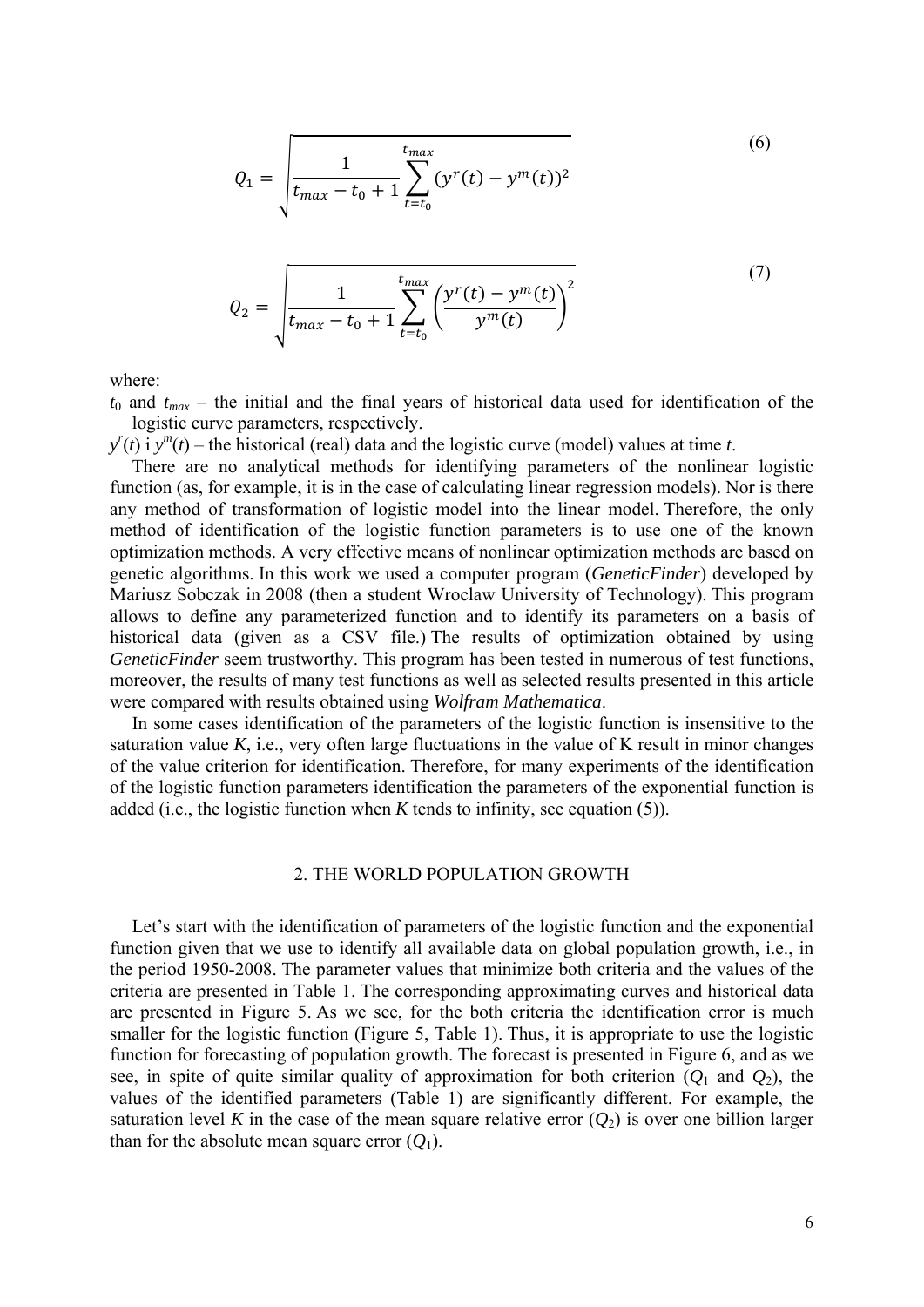| Curve/Criterion   | $K$ [*10 <sup>9</sup>                       |          | $\iota_m$   | <i><u><b>Identification error</b></u></i> |
|-------------------|---------------------------------------------|----------|-------------|-------------------------------------------|
| Logistic $Q_1$    | 11.856990                                   | 159.6778 | 1998.589    | 26903.66                                  |
| Logistic $Q_2$    | 12.959189                                   | 168.4098 | 2005.108    | 0.00673835                                |
|                   |                                             |          |             |                                           |
|                   | $A \rightarrow y(1950)$ [*10 <sup>9</sup> ] |          |             | <i>Identification error</i>               |
| Exponential $Q_1$ | 2.6426809                                   |          | 0.016581239 | 101118.6711                               |
| Exponential $Q_2$ | 2.5859190                                   |          | 0.017194096 |                                           |

Table 1. The Word population growth. The parameters values of the logistic and exponential curves. Historical data for identification: 1950-2008

Differences in these parameters cause significant differences in the estimated world population, especially while approaching the end of the 21st century. Although by 2040 the differences are relatively small, but in the second half of the twenty-first century, they are clearly visible. According to these predictions, in the mid twenty-first century the global population will be approximately 9.5 billion but by the end of the twenty-first century the world population will be somewhere between 11.9 billion and 13 billion.

This and many other experiments, results of some of them will be presented in this paper, suggest that the selection criterion for identification may have a significant impact on the forecasted development. Another question, to which there is no unequivocal answer, is 'Which criterion is better?'.5



Figure 5. The world population in 1950-2008. Approximation of real data by logistic and exponential curves

1

<sup>&</sup>lt;sup>5</sup> Problem of proper selection of criterion for identifying from the viewpoint of the quality of forecasts will not be discussed in this work, but it is worth to undertake this and probably we will embark on that project in the future. In such project it would necessary to increase the number of identification criteria, not limit it to only the two ones presented in this article.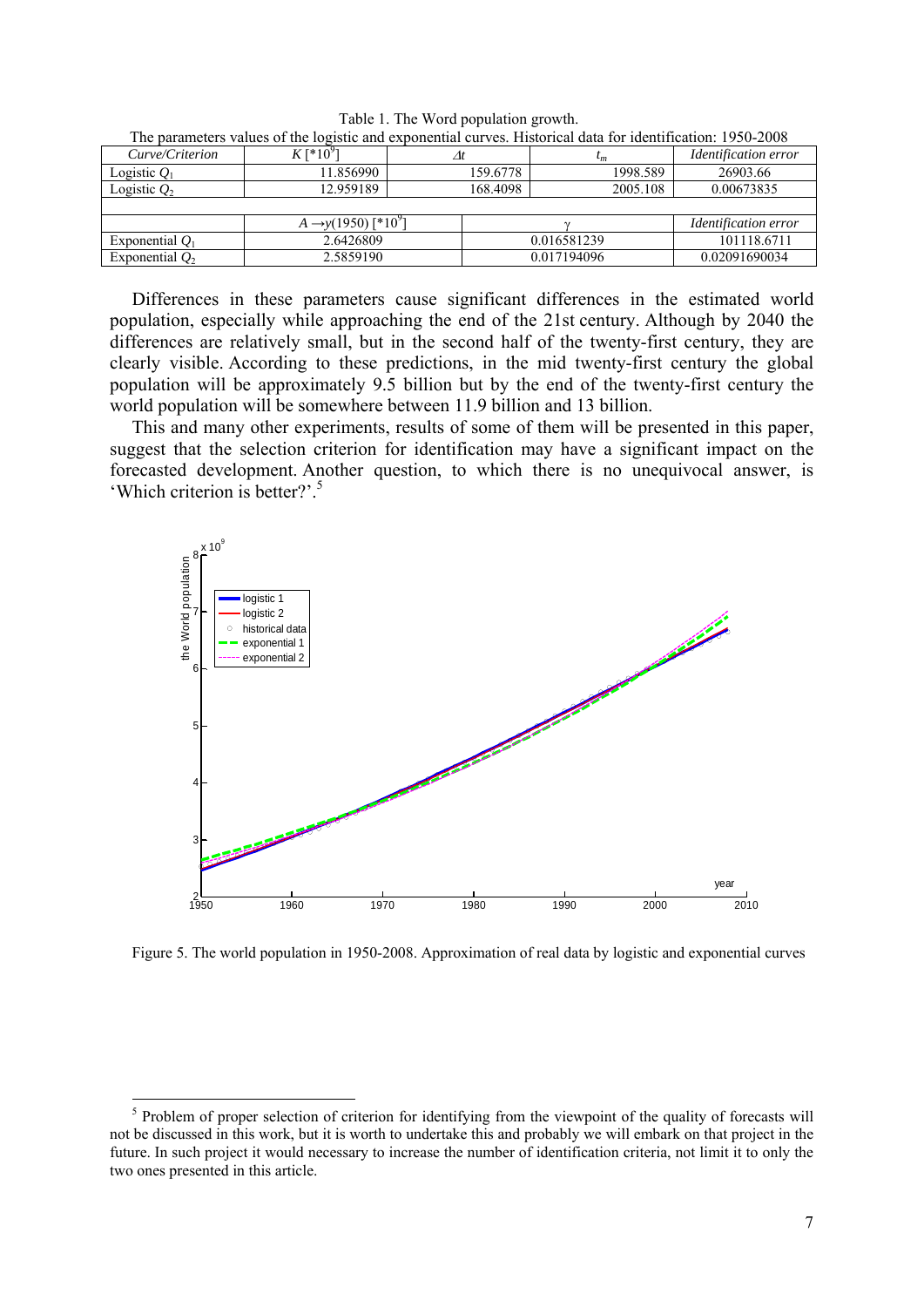

Figure 6. Forecast of the World population by the end of the 21st century (logistic function parameter identification based on historical data from the years 1950 to 2008)

# 3. GLOBAL ECONOMIC GROWTH

Available statistics on the global GDP in the years 1950-2006 allow us to identify the parameters of logistic and exponential functions and to estimate the error of approximation. The results of these experiments are presented in Table 2 and Figure 7. As in the case of approximation of global population growth, a better fit is obtained in the case of logistic functions. Clearly, the fluctuations of GDP are much larger than the changes of the world population, which leads to much larger errors of estimation (approximation).

| Curve/Criterion   | $K$ [*10 <sup>13</sup> US dol.]                     |          | $\iota_m$   | <i><u><b>Identification error</b></u></i> |  |  |
|-------------------|-----------------------------------------------------|----------|-------------|-------------------------------------------|--|--|
| Logistic $Q_1$    | 15.903705                                           | 107.8116 | 2028.9320   | 817670.5046                               |  |  |
| Logistic $Q_2$    | 7.417883                                            | 86.85134 | 2000.2162   | 0.033703579                               |  |  |
|                   |                                                     |          |             |                                           |  |  |
|                   | $A \rightarrow y(1950)$ [*10 <sup>13</sup> US dol.] |          |             | <i><u><b>Identification error</b></u></i> |  |  |
| Exponential $Q_1$ | 0.66738338                                          |          | 0.034468590 | 907728.54560                              |  |  |
| Exponential $O2$  | 0.59569569                                          |          | 0.037459243 | 0.063252585                               |  |  |

| Table 2. Global GDP growth.                                                                                 |
|-------------------------------------------------------------------------------------------------------------|
| The parameters values of the logistic and exponential curves. Historical data for identification: 1950-2006 |

Thus it is reasonable to select the logistic function to forecast the World GDP growth in the twenty-first century. However, while the differences in growth projections of world population for both criterions might be considered as relatively small, it is not true in the case of the global GDP forecasts. The saturation level for the mean square criterion  $(O_1)$  is more than double of the saturation level for the relative mean square error  $(O_2)$ . Similar large differences in optimal values are for the two remaining parameters of the logistic function (see Table 2).

Large differences in the global GDP growth forecasts are clearly seen in Figure 8. As early as in 2020 there is almost 10% difference in the projections made by the two logistic functions: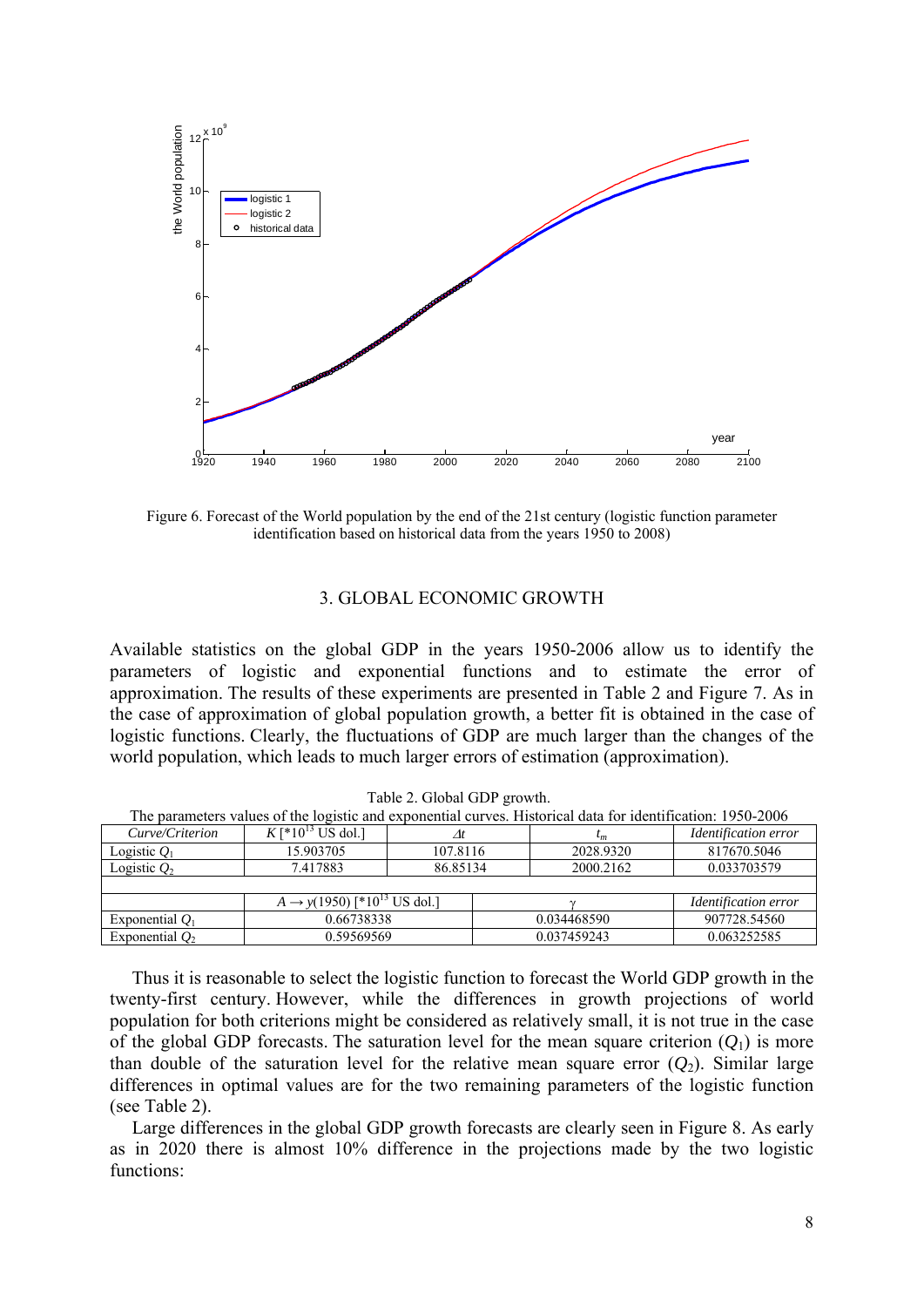$$
y_1 = \frac{15.903705 \, 10^{13}}{1 + e^{-\frac{\ln(81)}{107.8116}(t - 2028.932)}}
$$
 for the mean square criterion  $(Q_1)$ ,  
\n
$$
y_2 = \frac{7.417883 \, 10^{13}}{1 + e^{-\frac{\ln(81)}{86.85134}(t - 2000.2162)}}
$$
 for the relative mean square error  $(Q_2)$ .

In the course of the time the gap is widening, up to almost 100% in the end of the twenty-first century (Figure 8).



Figure 7. Global GDP in 1950-2006. Approximation of real data by logistic and exponential curves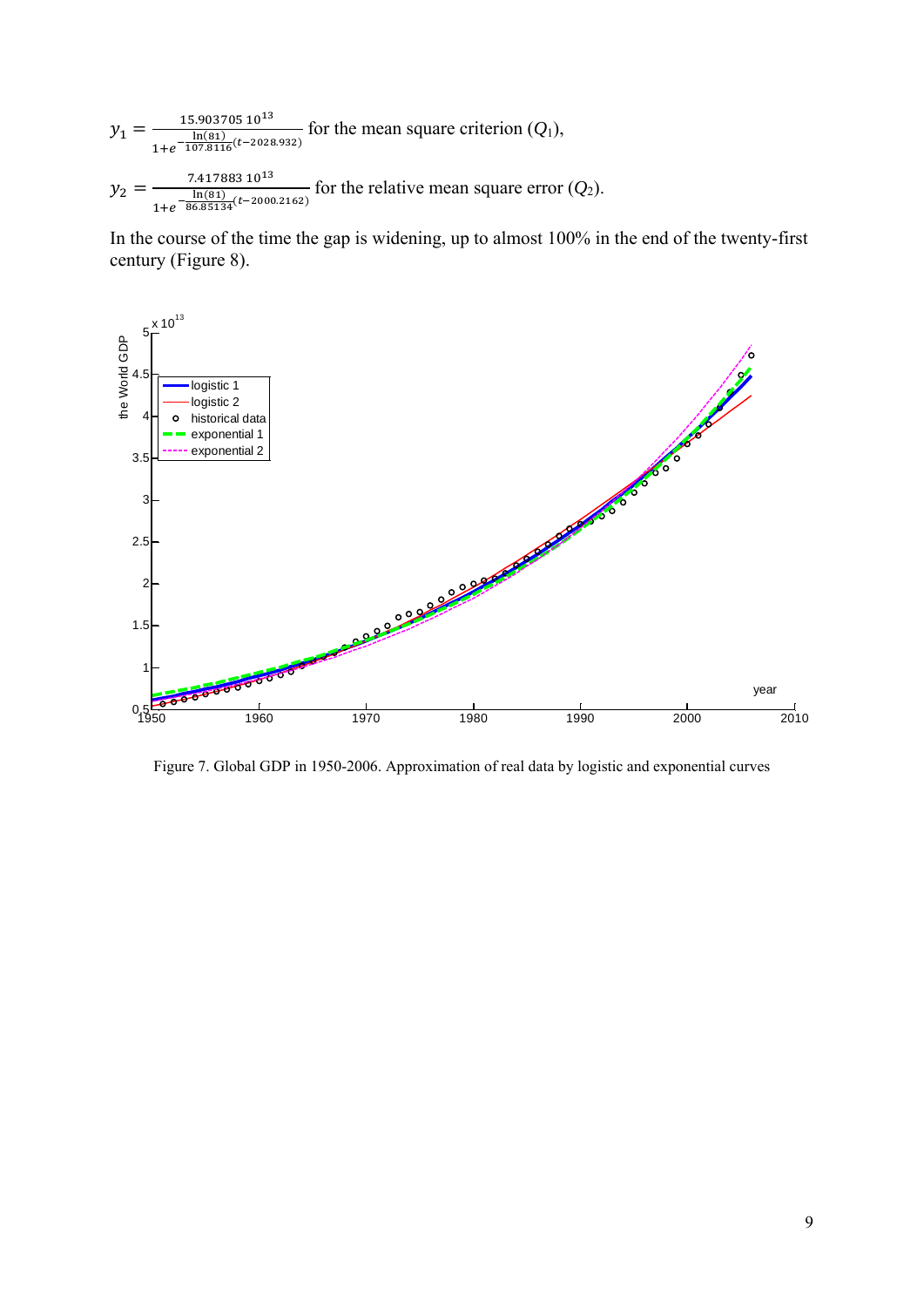

Figure 8. The global GDP forecast (logistic function parameter identification based on historical data from the years 1950 to 2006)

# 4. GDP *PER CAPITA*

The projection of GDP per capita can be done in two ways, either through the identification of parameters based on historical data on GDP *per capita*, or by the use of earlier forecasts of the GDP growth and the global population growth (i.e., by dividing these values and obtain the desired estimates of GDP per capita).

The first method is similar to that used in the previous two cases, compiled statistics for the period 1950-2006 allow us to identify the parameters of logistic and exponential functions using both criteria for identification (see Table 3 and Figure 9). Again, the logistic curve fit is clearly better than the exponential curve (see the errors of identification in Table 3). Thus there is justification for the choice of logistic curves to make predictions. Once more we observe large differences in the optimum values of parameters of logistic functions (Table 3). Saturation value for the mean square criterion is about 30% higher than in the case of the relative mean square error. The relevant logistic functions used to forecast GDP per capita are following:

 $y_1 = \frac{12387.948}{\ln(81)}$  $1+e^{-\frac{\ln(81)}{147.21609}(t-2000.3777)}$  , for the mean square criterion (*Q*1),  $y_2 = \frac{8956.403}{\ln(81) \cdot \ln(81)}$  $\frac{\ln(81)}{1+e^{-\frac{115.55678}{115.55678}}(t-1980.4634)}$ , for the relative mean square criterion  $(Q_2)$ .

Looking at the forecasts of GDP per capita (Figure 10) we notice large differences between these two projections. What interesting, there is a discrepancy between the identified trends and the trend observed in historical data in the last 10 years, i.e. in 1996-2006. Namely we observe very fast real GDP growth per capita since the mid-1990s and the slowdown of the growth in the last ten years in both the forecasted long-term trends. Naturally, this is caused by significantly different nature of the change in the second half of the twentieth century (from 1950 to mid-1990s.). This issue will be discussed later in this paper.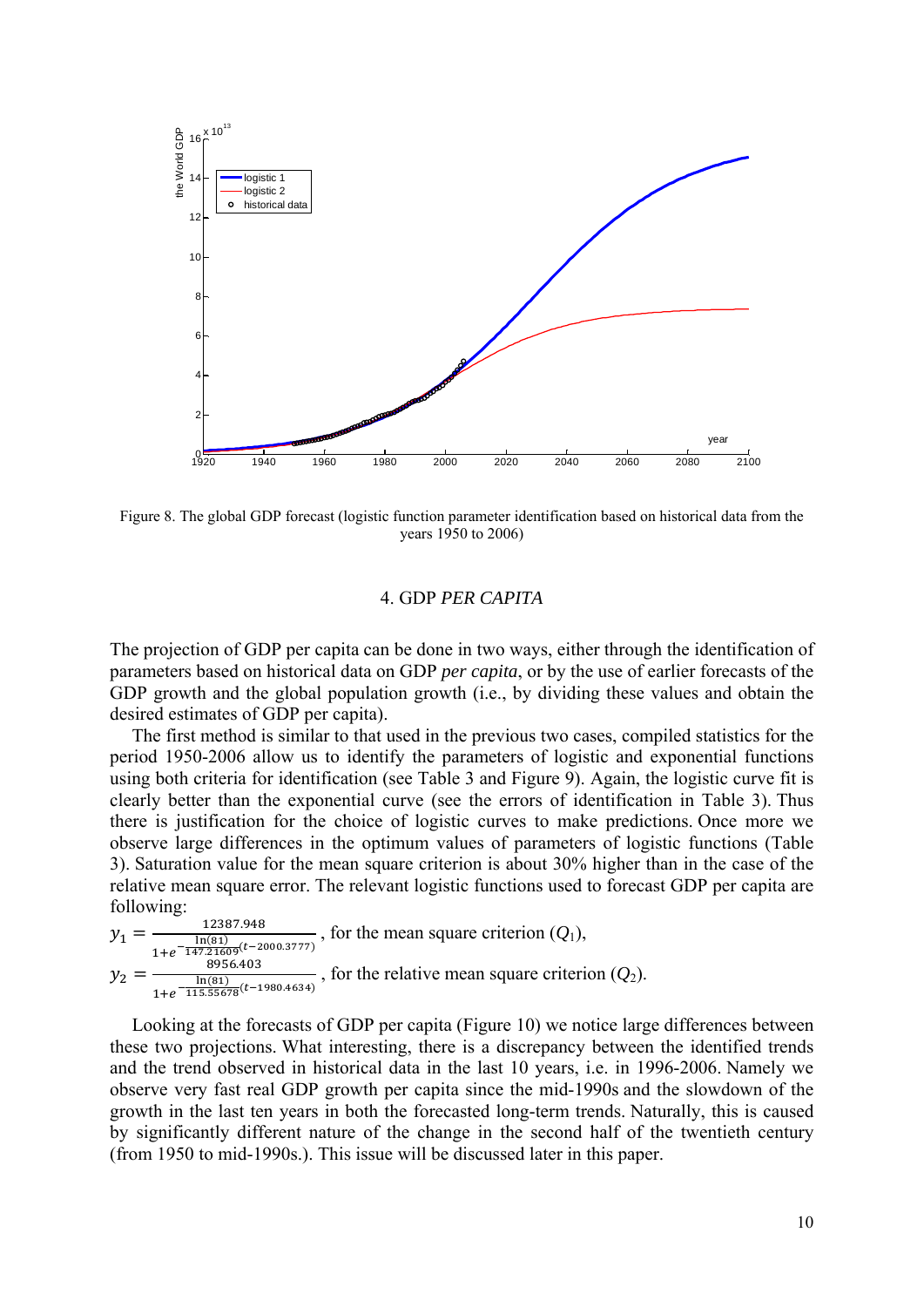We get radical different forecasts when we make them by dividing the values obtained from the forecasts of GDP growth (Figure 8) and the values of the forecast of the World population (Figure 6). The results of this experiment are shown in Figure 11. First, the value of GDP per capita calculated using forecast the mean square error criterion  $(Q_1)$  in the end of the twenty-first century is higher than in both extrapolative forecasts (Figure 10). Secondly, calculation of GDP per capita by division of the global GDP by the global population obtained for the mean square relative error  $(Q_2)$  generate in the first decades of the forecast (up to around 2025) a small rising GDP per capita and then, up to the end of the twenty-first century, a slow decline (lower curve in Figure 11). To compare the results of these two approaches all four forecasts are presented in Figure 12. It is seen that extrapolative forecasts are between the two projections calculated by dividing the global GDP and the population of the world. It is also worth to note that all four trends fit quite well to the real data from the period 1950-2006, but long-term extrapolations give significantly different projections.

|  |  |  |  | Table 3. The global GDP growth. |
|--|--|--|--|---------------------------------|
|--|--|--|--|---------------------------------|

The parameters values of the logistic and exponential curves. Historical data for identification: 1950-2006

| Krzywa/kryterium  | $K$ [US dol.]                     | $\varDelta t$ |             | $\iota_m$   | <i><u><b>Identification error</b></u></i> |           |            |  |
|-------------------|-----------------------------------|---------------|-------------|-------------|-------------------------------------------|-----------|------------|--|
| Logistic $Q_1$    | 12387.948                         | 147.21609     |             |             |                                           | 2000.3777 | 552.593688 |  |
| Logistic $Q_2$    | 8956.403                          | 115.55678     |             | 1980.4634   | 0.033352293                               |           |            |  |
|                   |                                   |               |             |             |                                           |           |            |  |
|                   | $A \rightarrow y(1950)$ [US dol.] |               |             |             | <i><u><b>Identification error</b></u></i> |           |            |  |
| Exponential $O_1$ | 2422.1271                         |               |             | 0.018829270 | 622.0300316                               |           |            |  |
| Exponential $Q_2$ | 2318.2722                         |               | 0.020025927 |             | 0.051156468                               |           |            |  |



Figure 9. Global GDP per capita in 1950-2006. Approximation of historical data by logistic and exponential curves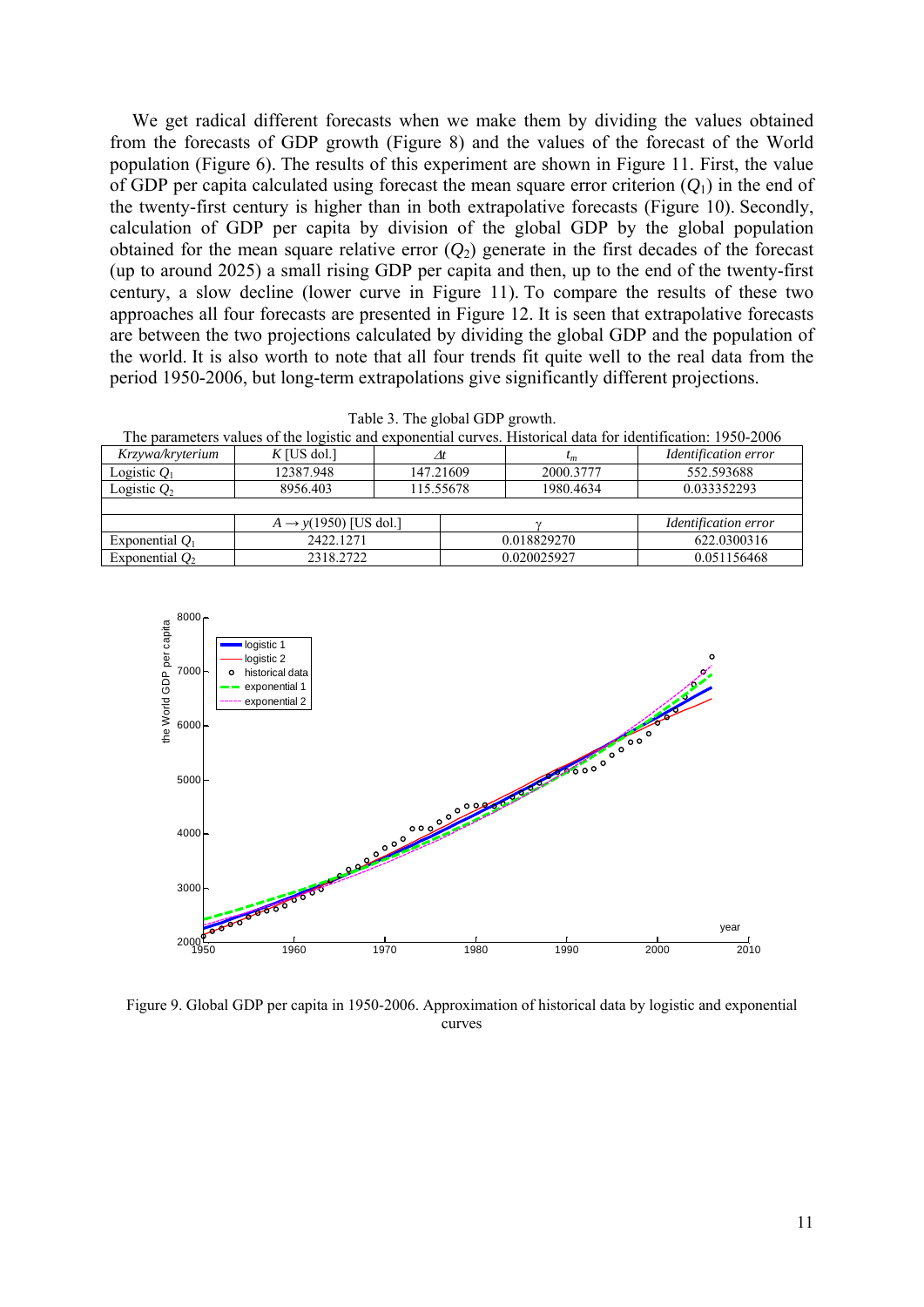

Figure 10. Forecast of the global GDP per capita growth by the end of the 21st age (logistic function parameter identification based on historical data from the years 1950 to 2006)



Figure 11. The forecasts of the global GDP per capita growth by the end of the 21st age calculated from the partial projections of global GDP growth and increase the World population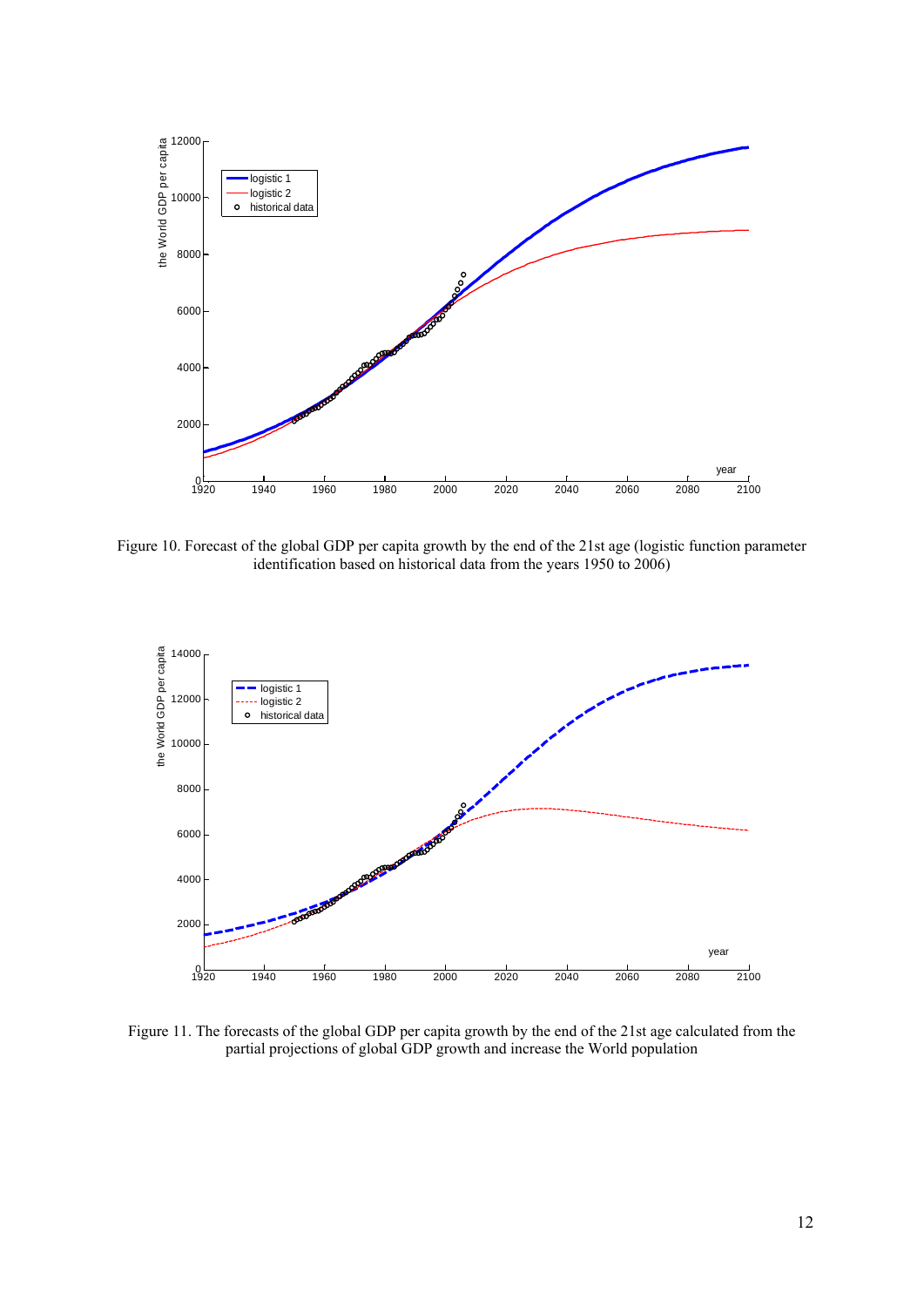

Figure 12. Comparison of the four forecasts of the global GDP per capita by the end of the  $21<sup>st</sup>$  century (Two made by extrapolating the trends from the years 1950-2006 (continuous lines) and two calculated from the partial projections of global GDP growth and increase the world population (dashed lines)

#### 5. SO FAR SO GOOD?

It seems that at this stage our work could be considered as completed – the relevant forecasts have been done. But all the time we ought to be sceptical in relation to obtained results. Presented forecasts show great potential of logistic function in forecasting, although significant differences in the forecasts made with applying different criteria to identify the parameters of logistic function may cause certain anxiety. It turns out that the selection of other periods to identify the parameters can generate essentially different results, not only in quantitative but also in qualitative terms.

## 5.1. GLOBAL GDP GROWTH ANALYSIS

Up to now we were using all available historical data (from 1950 to 2006) to identify trends on which the predictions have been made. It sounds reasonable that better forecasts can be made using more recent historical data. To test it we use the historical data from the period 1980-2006 to identify the parameters of logistic and exponential functions. It turns out that in that case the best fit is obtained for the exponential function (see Table 4). Table 4 shows also a few results of logistic identification with using a criterion of the average square error  $(Q_1)$ . As the volume of saturation  $(K)$  is growing the identification error is decreasing, but it is worth note that very large differences in the values of *K* (e.g., a hundredfold) has resulted in a slight diminishing of identification error (the differences at the  $6<sup>th</sup>$  LSD). The higher the *K* the better fit, so one could suspect that the best alignment occurs for the exponential function (i.e., when *K* goes to infinity), and indeed it is. However, depending on the fitting criterion we obtained slightly different values of optimal parameters, e.g., for mean square error criterion the optimal growth rate (γ) is equal to 3.29%, while for the mean square relative error  $(Q_2)$ optimal growth rate is equal to 3.19%. These differences are minor ones, but in the long-term they result in sensible different predictions (see Figure 13).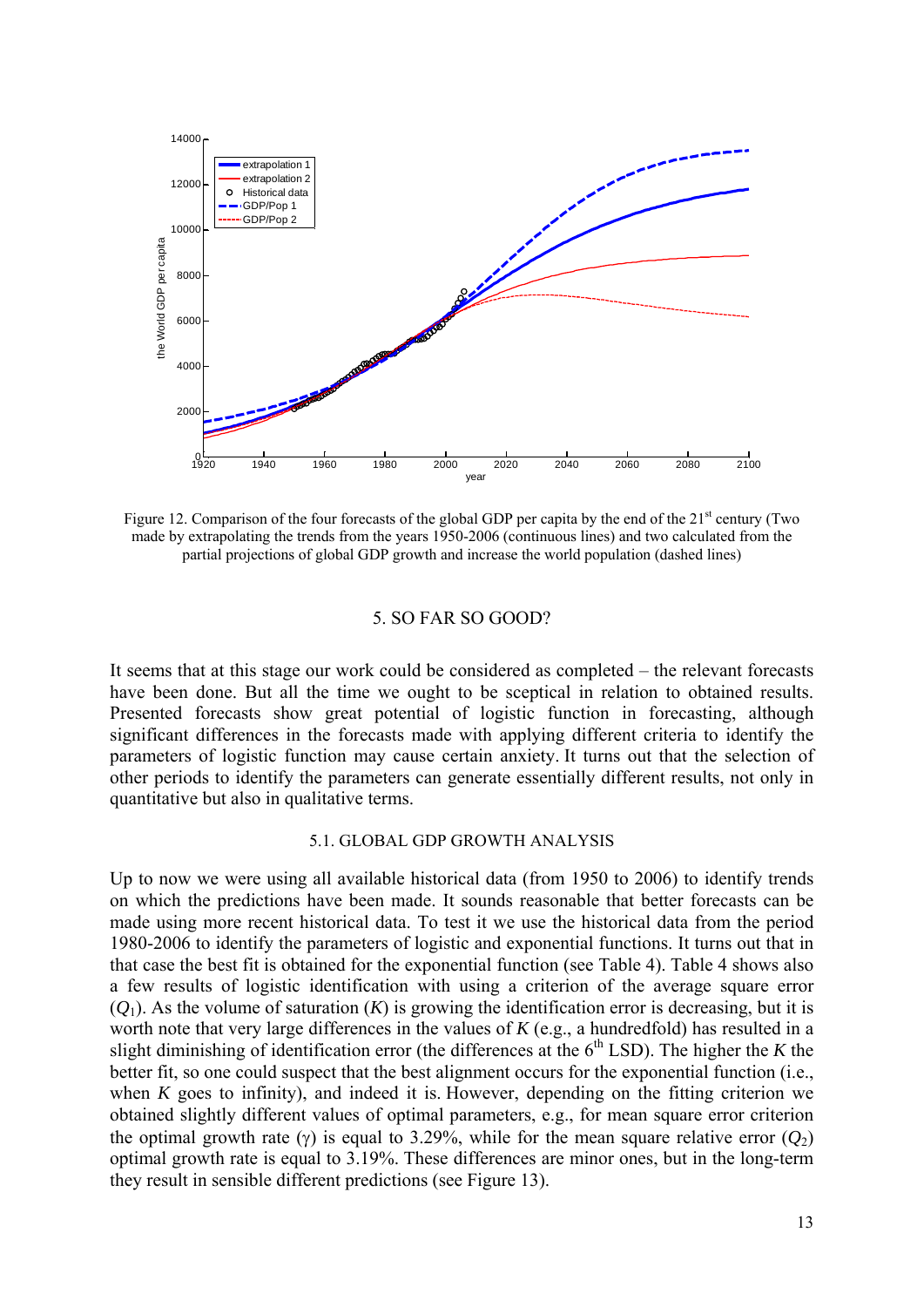More interestingly, if we use the data from the period 1950-1971 to identify the parameters of the logistic and the exponential functions we obtain similar results – better fitting to the historical data is for the exponential growth (see Table 5). Comparison of the exponential growth in the period 1950-1971 with the exponential growth in the period (1980-2006) shows a much higher rate of growth in the post-war period (approximately 4.7% compared to 3.2% in the period (1980-2006)). The differences in the forecasts of exponential growth in the identification of the two criteria are small but clearly visible (see Figure 14). It should be noted that comparing these predictions with the available historical data for the years 1972- 2006 shows shortages in their effectiveness. Error estimates for 1980 is relatively small, but after 1980 is more and more significant, in 2006 this error is equal to about 40%.

|  |  |  | Table 4. Global GDP growth. |
|--|--|--|-----------------------------|
|--|--|--|-----------------------------|

| The parameters values of the logistic and exponential curves. Historical data for identification: 1980-2006 |                                             |          |  |             |  |                      |                      |
|-------------------------------------------------------------------------------------------------------------|---------------------------------------------|----------|--|-------------|--|----------------------|----------------------|
| Curve/Criterion                                                                                             | K $[10^{14}$ US dol.]                       | At       |  | $t_m$       |  |                      | Identification error |
| Logistic $Q_1$                                                                                              | 0.99997717                                  | 132.9904 |  | 2169.188    |  |                      | 712551.0880          |
| Logistic $Q_1$                                                                                              | 97.68471900                                 | 133.3967 |  | 2308.901    |  |                      | 710387.6721          |
| Logistic $Q_1$                                                                                              | 998.55000000                                | 133.4024 |  | 2379.482    |  |                      | 710367.5573          |
| Logistic $Q_1$                                                                                              | 95917.25000000                              | 133.4024 |  | 2518.060    |  |                      | 710365.3992          |
| Logistic $Q_1$                                                                                              | 9718381.00000000                            | 133.4023 |  | 2658.257    |  |                      | 710365.3768          |
| Logistic $Q_1$                                                                                              | 59807200.00000000                           | 133.4025 |  | 2713.420    |  |                      | 710365.3766          |
|                                                                                                             |                                             |          |  |             |  |                      |                      |
|                                                                                                             | $A \rightarrow y(1950)$ $[10^{13}$ US dol.] |          |  |             |  | Identification error |                      |
| Exponential $Q_1$                                                                                           | 1.9243691                                   |          |  | 0.032941280 |  | 710365.3765          |                      |
| Exponential $Q_2$                                                                                           | 1.9516935                                   |          |  | 0.031941294 |  | 0.02033412209        |                      |



Figure 13. The global GDP forecast (exponential function parameter identification based on historical data from the years 1980 to 2006)

Figure 15 shows the comparison of all our predictions of global GDP growth. It's hard to say which of these predictions is more likely. However, it appears that the forecasts made using the logistic function are more plausible (although dispersion between the two logistic predictions is very large).

Most intriguing, however, is that the inclusion in the identification of a relatively short period of oil shocks (i.e., the period 1972-1979, marked in Figure 15 with two vertical lines)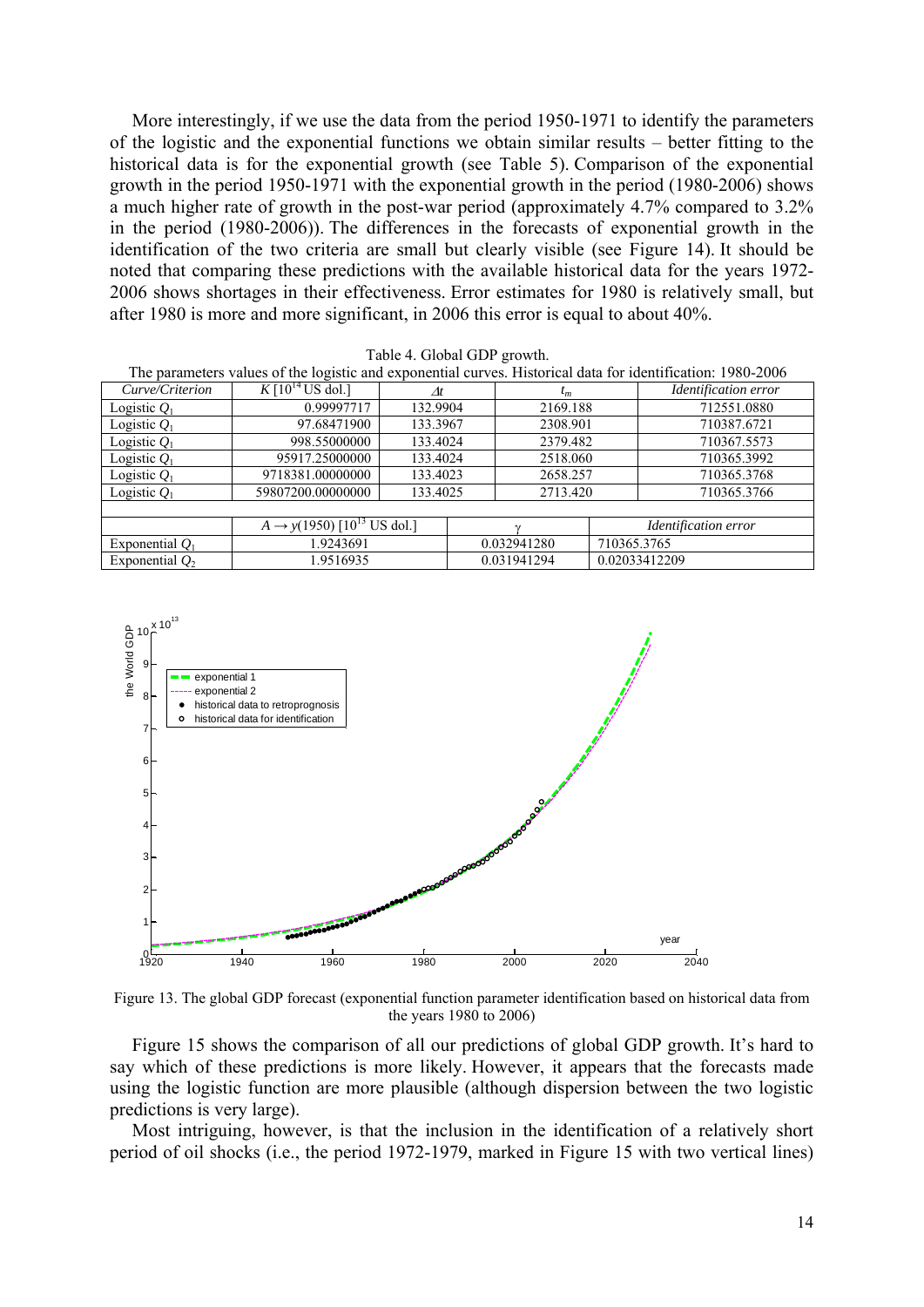so radically changes the nature of exponential growth (observed in the periods 1950-1971 and 1980-2006) into the logistic one (based on the whole historical data from 1950 to 2006).

| The parameters values of the logistic and exponential curves. Historical data for identification: 1950-1971 |                                                    |         |             |           |                      |  |  |
|-------------------------------------------------------------------------------------------------------------|----------------------------------------------------|---------|-------------|-----------|----------------------|--|--|
| Curve/Criterion                                                                                             | K $[10^{15}$ US dol.]                              | Λt      |             | $\iota_m$ | Identification error |  |  |
| Logistic $Q_1$                                                                                              | 7.8277065                                          | 92.9378 |             | 2201.748  | 108823.5452          |  |  |
| Logistic $Q_1$                                                                                              | 99.9828330                                         | 92.9386 |             | 2255.624  | 108820.9534          |  |  |
| Logistic $Q_1$                                                                                              | 776.2378700                                        | 92.9384 |             | 2347.665  | 108820.7356          |  |  |
|                                                                                                             |                                                    |         |             |           |                      |  |  |
|                                                                                                             | $A \rightarrow y(1950)$ [10 <sup>13</sup> US dol.] |         |             |           | Identification error |  |  |
| Exponential $O_1$                                                                                           | 5.2962144                                          |         | 0.047283458 |           | 108820.7328          |  |  |
| Exponential $O2$                                                                                            | 5.3408785                                          |         | 0.046580132 |           | 0.01219099369        |  |  |

|  |  |  | Table 5. Global GDP growth. |
|--|--|--|-----------------------------|
|--|--|--|-----------------------------|



Figure 14. The global GDP forecast (exponential function parameter identification based on historical data from the years 1950 to 1971)

## 5.2. DEMOGRAPHIC GROWTH ANALYSIS

By doing similar experiments with global population growth also obtain qualitatively different results. As we will show, in the 1950-1971 the world population growth is better described by the exponential function, while in the period 1980-2008 we observe slowdown in the growth of world population and the logistic function fits better to that trend. The values of error identification for several values of the logistic function are presented in Table 6. It is seen that for the post-war period 1950-1971 the higher saturation value *K*, the better the match to the logistic curve is. This suggests that the exponential curve fits better to the historical data, and that is the case. It is worth to note that for both criterions the identified population growth rate is nearly the same, namely approximately 1.89% per annum. It is true that the exponential trend fits well to the historical data in the period 1950-1971, but forecast based on extrapolation of that exponential trend (Figure 16) is relatively good only for the next 20 years (until 1990), in the end of the  $20<sup>th</sup>$  century and beginning of the  $21<sup>st</sup>$  century we observe significant deviations of that trend from the historical data.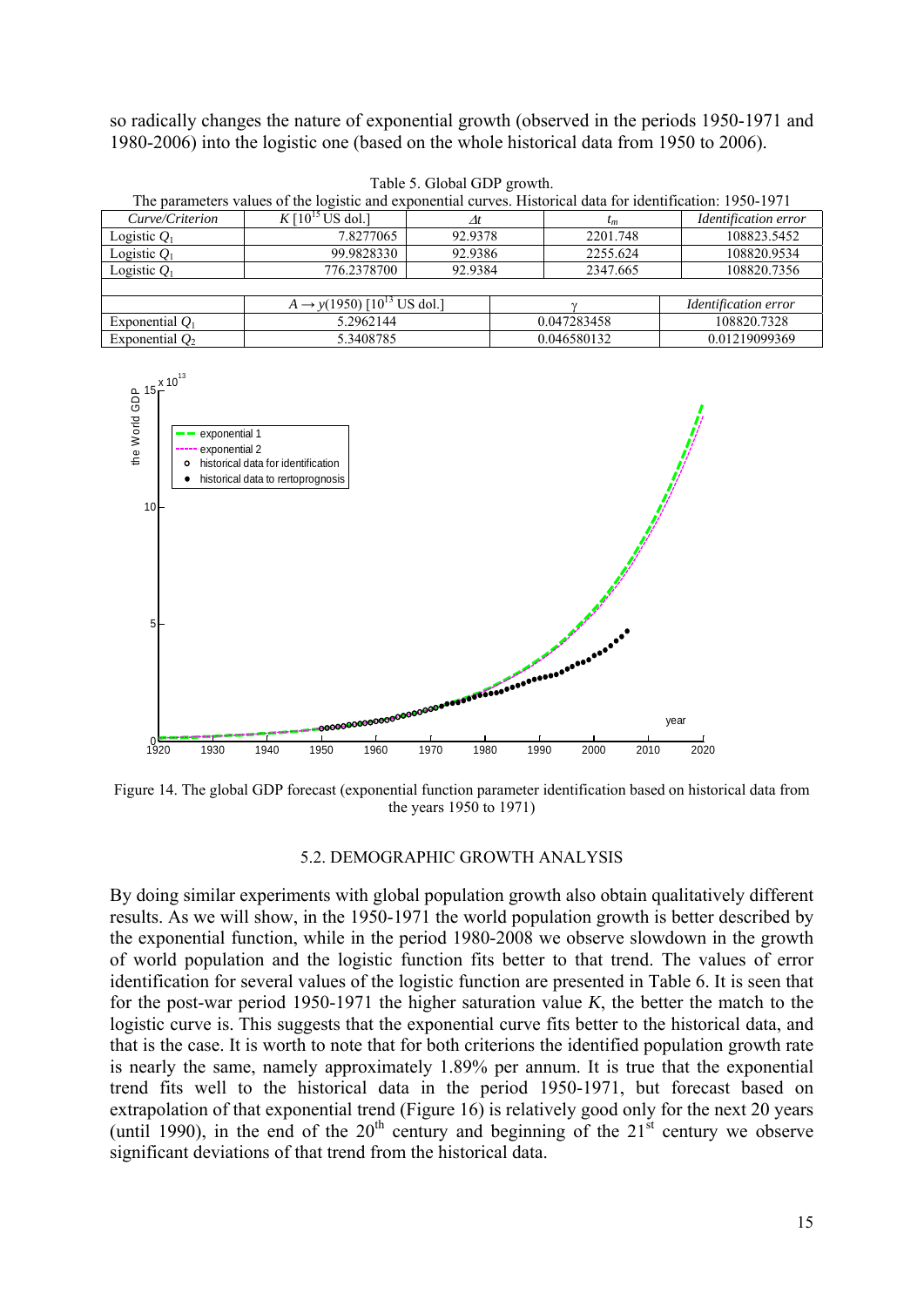If we use historical data from the period 1980-2008 to identify the logistic and exponential curves parameters we clearly see that a better fit to historical data is obtained for the logistic function (Table 7). In contrast to the earlier identification based on historical data from the years 1950-2008 (see Table 1 and Figure 6), in this experiment, the value of the identified parameters of the logistic function for both the identification criteria are very similar, in particular saturation *K* is roughly equal 9.2 billion (Table 7 and Figure 17). The value of this saturation is about 30 percent smaller than the saturation value obtained for identification based on data for 1950-2008. Comparison of three experiments (predictions) is shown in Figure 18 (vertical lines indicate the period 1972 to 1979; the oil crises). It seems that for the World population growth logistics trend seems more probably and the expected maximum number of people living on the Earth might be between 9 and 12 billion.



Figure 15. Comparison of the global GDP growth forecasts based on extrapolation of exponential growth in the years (1950-1971) and (1980-2006) and the logistic growth in (1950-2006)

| The parameters' values of logistic and exponential curves. Historical data (1950-1971) |                                                   |          |             |          |                      |  |  |
|----------------------------------------------------------------------------------------|---------------------------------------------------|----------|-------------|----------|----------------------|--|--|
| Curve/Criterion                                                                        | K $[10^9$ US dol.]                                | At       |             | $t_m$    | Identification error |  |  |
| Logistic $Q_1$                                                                         | 20.515148                                         | 197.2791 |             | 2038.442 | 13635920.27          |  |  |
| Logistic $Q_1$                                                                         | 6287.348200                                       | 232.3073 |             | 2363.559 | 11028257.11          |  |  |
| Logistic $O_1$                                                                         | 38717522,000000                                   | 232.4238 |             | 2825.282 | 11021606.83          |  |  |
|                                                                                        |                                                   |          |             |          |                      |  |  |
|                                                                                        | $A \rightarrow y(1950)$ [10 <sup>9</sup> US dol.] |          |             |          | Identification error |  |  |
| Exponential $O_1$                                                                      | 2.5163250                                         |          | 0.018907043 |          | 11021605.77          |  |  |
| Exponential $Q_2$                                                                      | 2.5184137                                         |          | 0.018831309 |          | 0.00339091178        |  |  |

Table 6. The growth of the World population.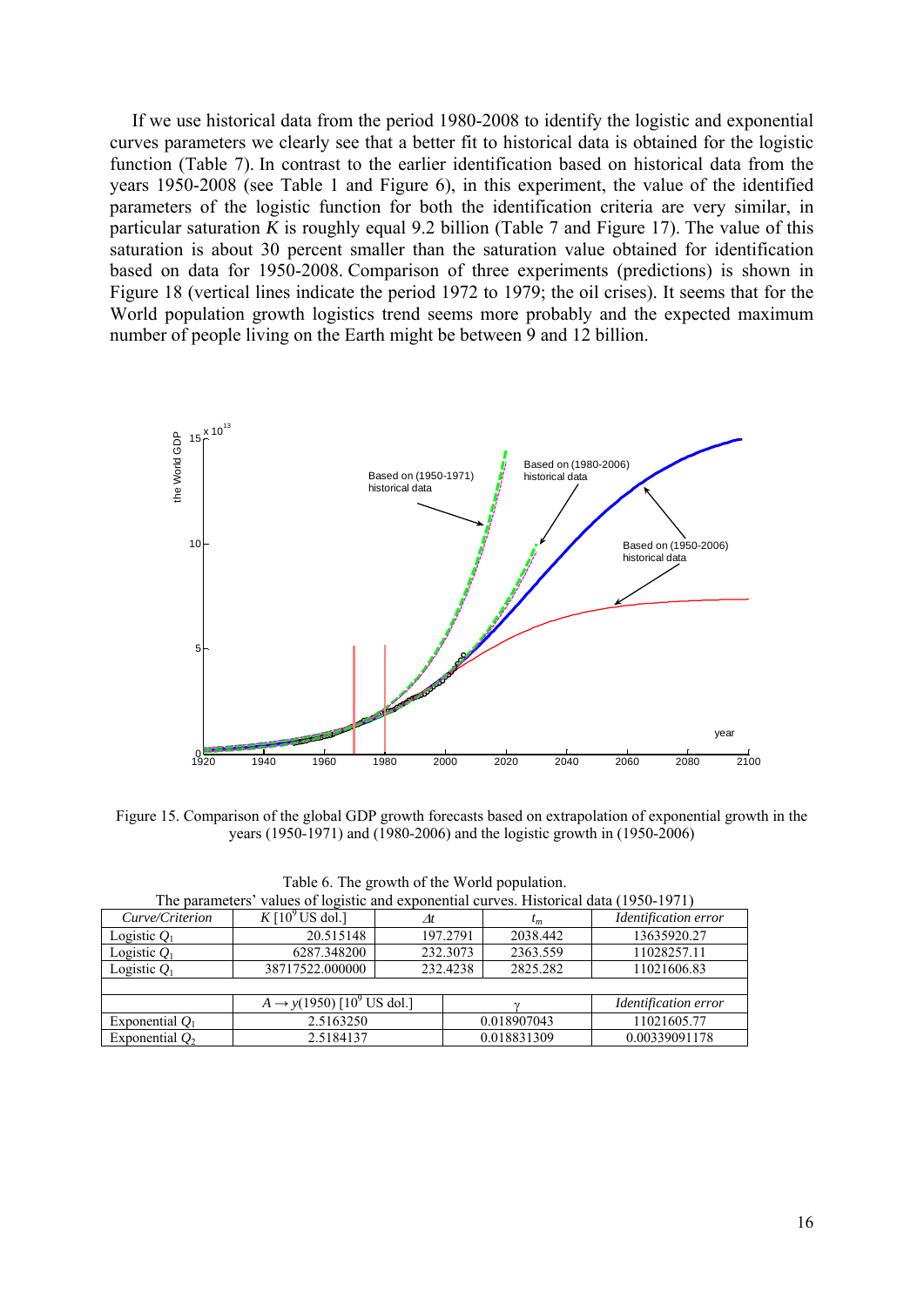

Figure 16. The global population growth extrapolation (exponential parameter identification based on historical data from the years 1950 to 1971)

The presented results allow us to understand (and to same extend to justify) incorrect population projections presented in the First Report for the Club of Rome *The Limits to Growth*, published in 1972. Demographic development up to the 1970s suggested a very rapid, exponential (some even have claimed hyperbolic) trend of the World population growth. The authors of *The Limits to growth* have not taken into account the limits to growth in their World model caused by some natural mechanisms (mainly the market ones), which usually contribute to slowing down population growth in a course of increasing population density (this slowdown, as we see, is observed in the last decades of the twentieth and the first decade of the twenty-first century).

| The parameters' values of logistic and exponential curves. Historical data (1980-2008) |                                          |          |             |             |                             |  |  |
|----------------------------------------------------------------------------------------|------------------------------------------|----------|-------------|-------------|-----------------------------|--|--|
| Curve/Criterion                                                                        | $K[10^9$ US dol.]                        |          |             | $\iota_m$   | Identification error        |  |  |
| Logistic $Q_1$                                                                         | 9.206758                                 | 119.2270 |             | 1982.23     | 7028676                     |  |  |
| Logistic $Q_2$                                                                         | 9.266125                                 | 120.4273 |             | 1982.57     | 0.001387531253              |  |  |
|                                                                                        |                                          |          |             |             |                             |  |  |
|                                                                                        | $A \rightarrow y(1950)$ $[10^9$ US dol.] |          |             |             | <i>Identification error</i> |  |  |
| Exponential $Q_1$                                                                      | 4.5238956                                |          | 0.014286828 |             | 55615848.68                 |  |  |
| Exponential $Q_2$                                                                      | 4.5057450                                |          |             | 0.014541383 | 0.01002837651               |  |  |

Table 7. The growth of the World population.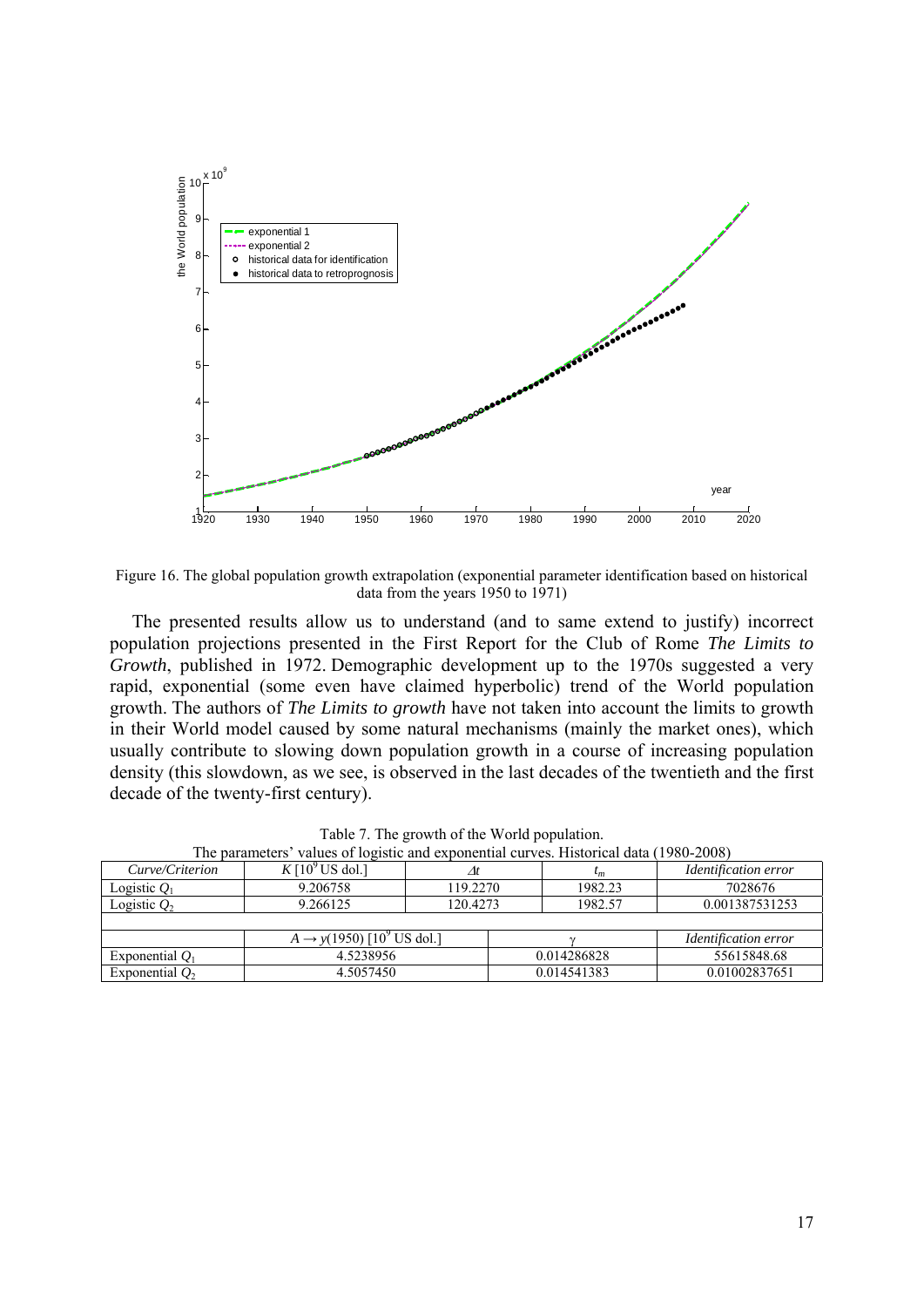

Figure 17. Forecast of the World population by the end of the 21st century (logistic function parameter identification based on historical data from the years 1980 to 2008)



Figure 18. Comparison of the global population growth forecasts based on extrapolation of exponential growth in the years (1950-1971) and the logistic growth in (1980-2006) and (1950-2008)

## 5.3. GDP PER CAPITA ANALYSIS

Trend analysis of changes of the welfare (measured the volume of GDP per capita) in the period 1950-1971 and 1980-2006 shows that, as in the case of global GDP, in both these periods the development is dominated by an exponential trend. Thus we see that the inclusion of the oil crises (1972-1979) radically changes the nature of the trend (as it was shown earlier in Section 3, the 1950-2006 identified trend was logistic one).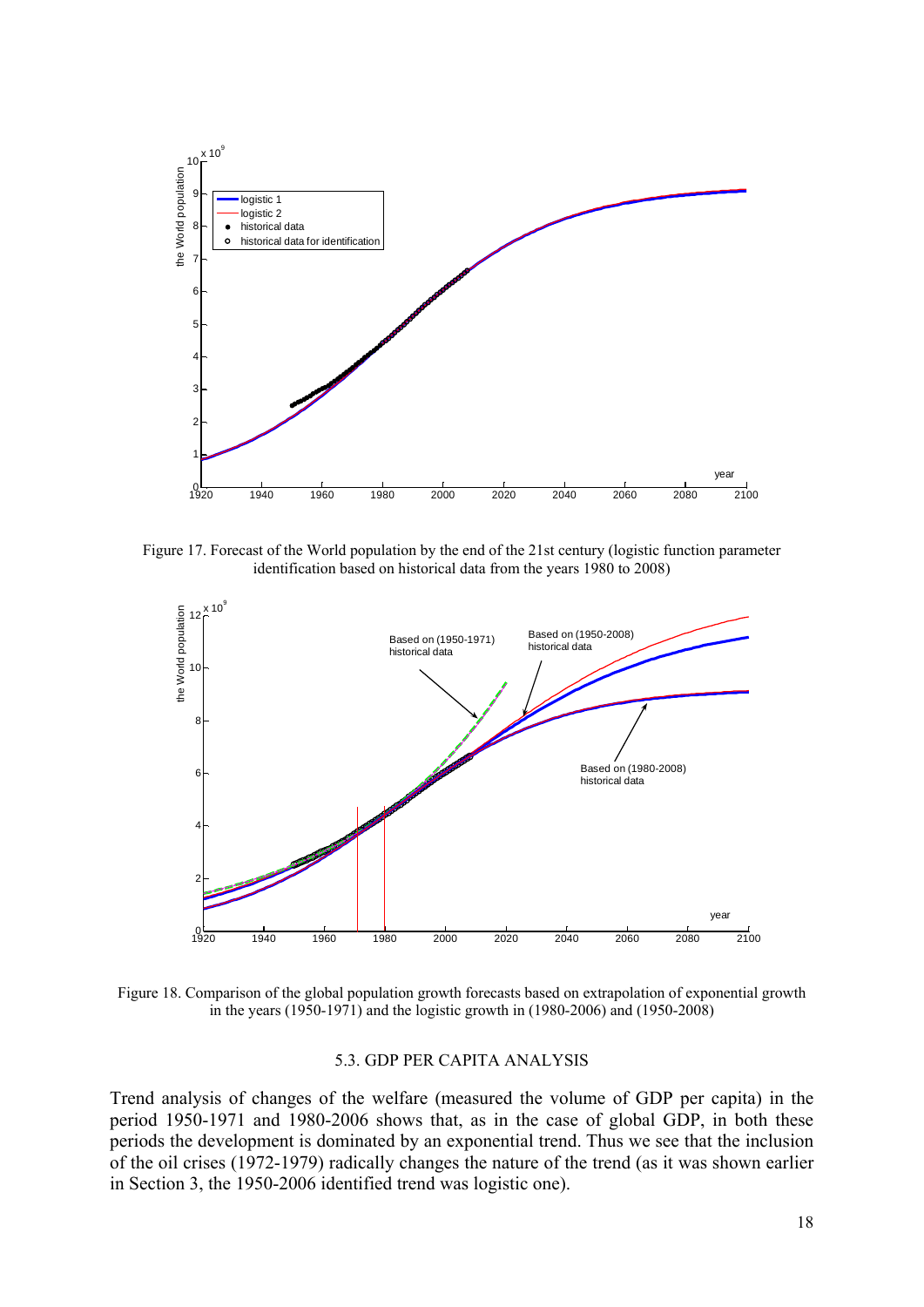Table 8 presents the results of the identification of per capita GDP based on historical data from the years 1950-1971. For increasing values of the saturation *K* identification error is diminishing, this suggests that a better fit is obtained for the exponential function. The rate of growth of prosperity in the years 1950-1971 is similar for both identification criteria. This was indeed a period of rapid growth in prosperity; GDP per capita grew during this period approximately 2.8% per year. It should be emphasized that the gap between the forecast and the actual values after 1980 is significant and is widening in subsequent decades, in 2006, the difference is roughly 30% (Figure 19).

Identification of parameters of logistic and exponential functions using historical data from the years 1980-2006 gives qualitatively similar results. The best fit is for exponential growth, but growth rate during this period is much smaller than in the post-war period, namely approximately 1.7% (Table 9).

| raone of ODT per eaplies.                                                              |                                   |               |             |          |                      |  |  |
|----------------------------------------------------------------------------------------|-----------------------------------|---------------|-------------|----------|----------------------|--|--|
| The parameters' values of logistic and exponential curves. Historical data (1950-1971) |                                   |               |             |          |                      |  |  |
| Curves/Criterion                                                                       | $K$ [ US dol.]                    | $\varDelta t$ |             | $t_m$    | Identification error |  |  |
| Logistic $Q_1$                                                                         | 899999.82                         | 156.201       |             | 2165.102 | 94.34445365          |  |  |
| Logistic $Q_1$                                                                         | 8999908.40                        | 156.6601      |             | 2247.892 | 94.13893579          |  |  |
| Logistic $Q_1$                                                                         | 38710930.00                       | 156.6988      |             | 2299.994 | 94.12151201          |  |  |
|                                                                                        |                                   |               |             |          |                      |  |  |
|                                                                                        | $A \rightarrow y(1950)$ [US dol.] |               |             |          | Identification error |  |  |
| Exponential $Q_1$                                                                      | 2114.0825                         |               | 0.028041745 |          | 94.11623718          |  |  |
| Exponential $O2$                                                                       | 2120.7042                         |               | 0.027753573 |          | 0.01059338021        |  |  |

 $2^{x 10^{x}}$ per capita the World GDP per capita 1.8 the World GDP exponential 1 1.6 exponential 2  $\circ$ historical data for identification historical data to retroprognosis1.4 1.2 1 0.8 0.6 0.4 0.2 year  $^{0}$ 1920 1940 1960 1980 2000 2020 2040

Figure 19. GDP per capita (identification period 1950-1971)

19

Table 8. GDP per capita.

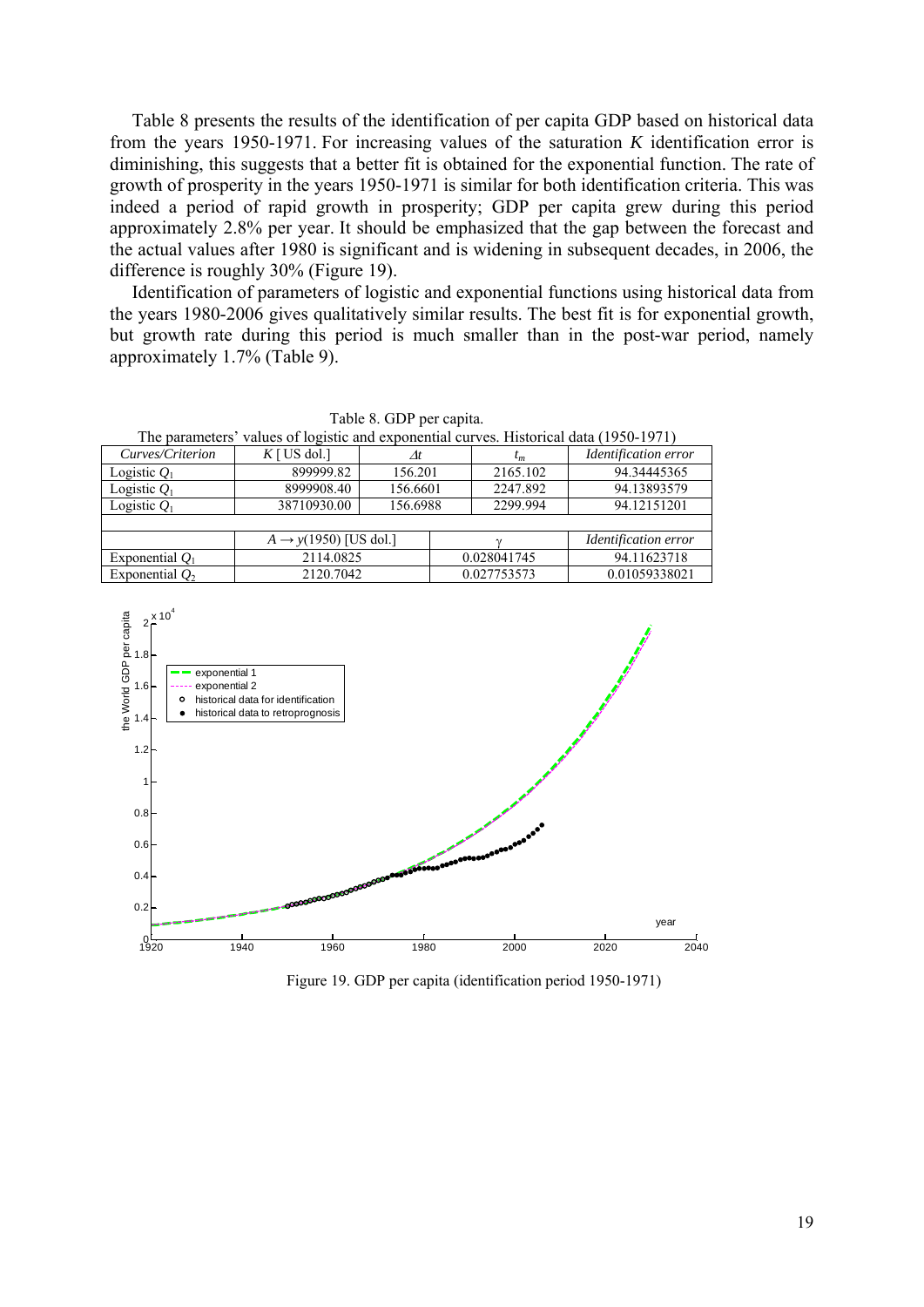

Figure 20. GDP per capita (identification period 1980-2006)

|                   | The parameters $\theta$ ranges of registre and exponential carves. This concernation (1700 2000) |          |          |             |                      |  |  |  |  |
|-------------------|--------------------------------------------------------------------------------------------------|----------|----------|-------------|----------------------|--|--|--|--|
| Curve/Criterion   | $K$ [US dol.]                                                                                    | Λt       |          | $t_m$       | Identification error |  |  |  |  |
| Logistic $Q_1$    | 18.975492                                                                                        | 238.3667 |          | 2184.235    | 538.7584161          |  |  |  |  |
| Logistic $Q_1$    | 9989.583600                                                                                      | 245.2912 |          | 2541.190    | 511.3574212          |  |  |  |  |
| Logistic $Q_1$    | 827547.000000                                                                                    | 245.3055 | 2787.785 |             | 511.3353354          |  |  |  |  |
| Logistic $O_1$    | 8005822.300000                                                                                   | 245.3055 |          | 2914.470    | 511.3352584          |  |  |  |  |
|                   |                                                                                                  |          |          |             |                      |  |  |  |  |
|                   | $A \rightarrow y(1980)$ [US dol.]                                                                |          |          |             | Identification error |  |  |  |  |
| Exponential $Q_1$ | 4297.3220                                                                                        |          |          | 0.017914200 | 511.3352495          |  |  |  |  |
| Exponential $O2$  | 4342.7828                                                                                        |          |          | 0.017054013 | 0.02713080275        |  |  |  |  |
|                   |                                                                                                  |          |          |             |                      |  |  |  |  |

Table 8. GDP per capita. values of logistic and exponential curves. Historical data (1980-2006)

Figure 21 shows a comparison of these three extrapolative forecasts of GDP per capita. The fastest exponential growth (2.8% per year) observed as a result of the identification parameters based on the historical data for the years 1950 to 1971, slower exponential growth (the growth rate around 1.7%) suggest the historical data from the years 1980-2006. The inclusion of the data for the years 1972-1979 in the process of identification and the parameters identification based on the whole available data, namely period 1950- 2006, show that the logistic growth fits better. The saturation level of the logistic curves is different for different criteria, namely roughly \$12,000 for the mean square criterion and \$9,000 for the relative mean square error.

An alternative approach to the welfare forecasting is to use partial forecasts of the global GDP and the global population growth and divide the relevant values. It turns out that when we calculate the GDP per capita by division of the global GDP by the global population obtained on historical data from the period 1950-1971 (when, as we remember, the best fit either in terms of GDP and the global population were for the exponential trends) the results are almost the same as for an a simple extrapolation of GDP per capita. Comparison of these predictions is presented in Figure 22. As we can see the differences between these forecasts are small, but (as is mentioned in the discussion of Figure 19) they are very unreliable – after a few years (since the early 1980s) differences between forecasts and actual data are significantly large, and in a course of time become bigger.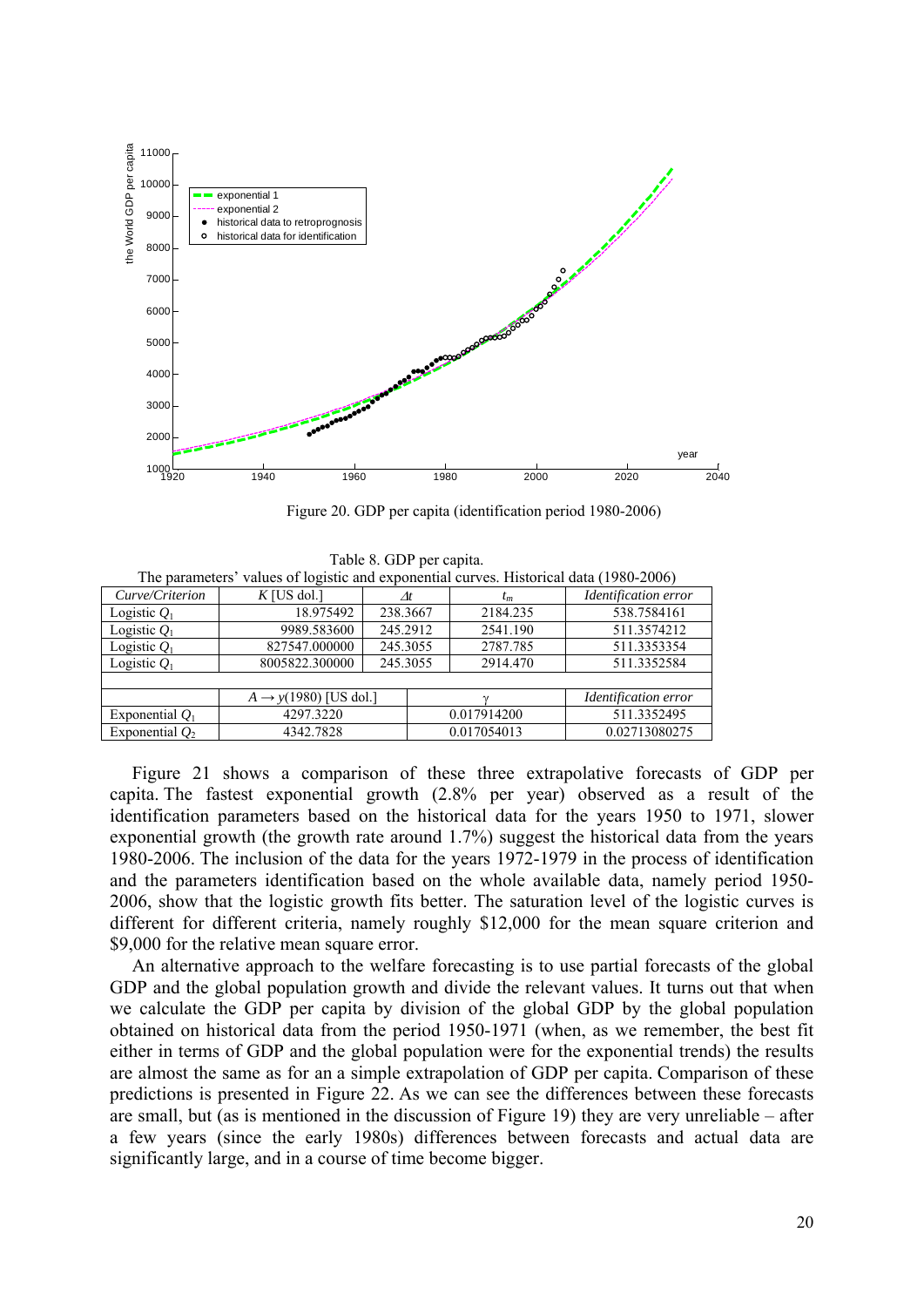

Figure 21. Comparison of the three extrapolative forecast of the global welfare

Figure 23 shows a similar comparison of the forecasts on the assumption that the identification is based on historical data from the years 1980-2006. As we remember during this period the best fit for the GDP growth has occurred for the exponential curve and for the population growth for the logistic curve. Calculation of GDP per capita by dividing these values produces the trend similar to the 'exponential growth' (there is no tendency to saturation). As we see in Figure 23, in that case there are significant differences between that forecast and the extrapolation forecast calculated on the GDP per capita data and population growth trend. Naturally it is difficult to say which forecast is better because we have no comparative data (as it is in the case of identification on the basis of the years 1950 to 1971).



Figure 22. Comparison of the GDP per capita forecasts: extrapolative and calculated on the basis of the global GDP and the global population (historical data 1950-1971)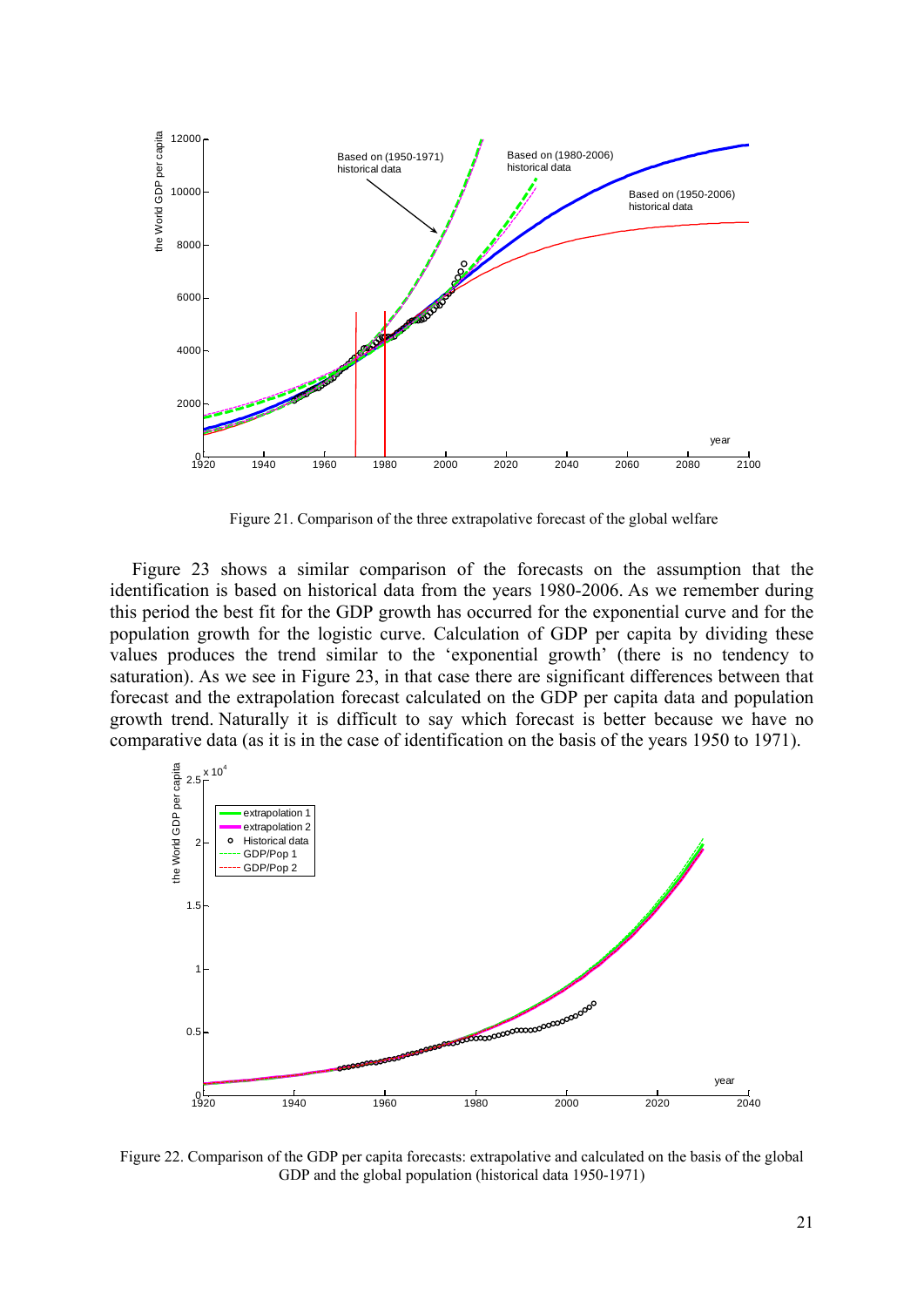

Figure 23. Comparison of the GDP per capita forecasts: extrapolative and calculated on the basis of the global GDP and the global population (historical data 1980-2006)

## 6. COMPETITION AND COMPETITIVENESS OF NATIONS

Boretos [6] use the Logistic Substitution fit of actual GDP contribution for the Western countries, China, and the rest of the World.<sup>6</sup> Although it is not fully clear what procedure is used by George Boretos to fit the model to historical data the generated figure looks convincingly. He concludes that "currently China is at an emerging phase, the West at a decline phase, and the rest of the World is substituting". According to his prediction "[i]f the current trend continues, the West will follow a slow declining pace reaching 36% at 2050. The rest of the World is expected to fall gradually to 28% at 2025, while entering the decline phase at almost the same time. China is expected to grow even more in the following years reaching 32% contribution at 2025, and 51% at 2050. China's economy is expected to surpass Western countries' combined economies by 2034, and even earlier at 2023 the rest of the World region."

In the middle of the 1990s we have proposed the evolutionary model of substitutiondiffusion processes which can be used to make similar prediction as it was done by Goerge Boretos. The model and the procedure of its parameters identification is presented in [8], here we will confine ourselves to describe only the model's basic characteristics.

Let's assume that we have *n* competing nations (or regions). The dynamics of the share  $f_i(t)$ of a nation (region) *i* in the global GDP in year *t* can be described by so called replicator equation:

 <sup>6</sup> the Western countries includes: Austria, Belgium, Cyprus, Denmark, Finland, France, Germany (West Germany from 1950-1988, united Germany from 1989-onwards), Greece, Iceland, Ireland, Italy, Luxembourg, Malta, Netherlands, Norway, Portugal, Spain, Sweden, Switzerland, United Kingdom, Canada, United States, Australia, New Zealand, the China consists of People's Republic of China and Hong Kong.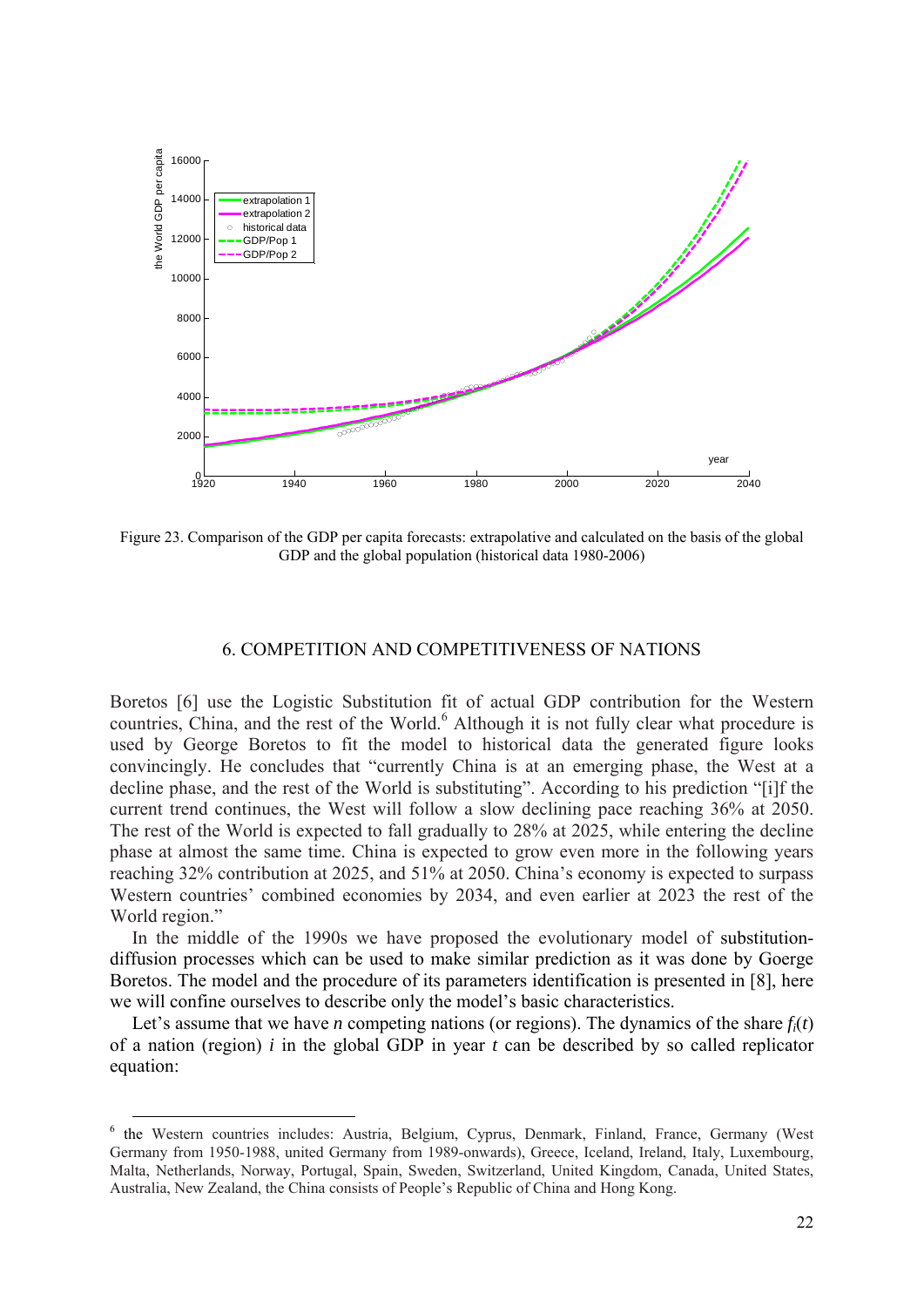$$
f_i(t) = f_i(t-1)\frac{c_i}{\bar{c}(t-1)}
$$
\n(8)

where

 $c_i(t)$  – competitiveness of the nation (region) *i*.

 $\bar{c}(t)$  – the average competitiveness at time *t*:

$$
\bar{c}(t) = \sum_{i=1}^{n} c_i f_i(t) \tag{9}
$$

As we see from the replicator equation, the share of nation (region) *i* is growing if the competitiveness of that nation is greater than the average competitiveness and is declining for the competitiveness smaller than the average competiveness.

Let's assume that we identify the replicator equations parameters on the basis of historical data from years 1980 to 2006.<sup>7</sup> It will allow us to compare our results with that of George Boretos. Identified competiveness for three considered regions and the initial shares are presented in Table 9. We see that the China's competitiveness is much higher than the competitiveness of the West as well as of the Rest the World. The model fits quite well to the historical data (see Figure 24). Our predictions are slightly different than those made by Boretos. According to our extrapolations, in 2050 the West and the Rest will have roughly the same shares in the global GDP (equal to 19%), and the share of China will be around 60%. China will surpass the West as well as the Rest around 2025. This scenario seems to be rather improbably (as improbably is also scenario proposed by Boretos) and the discussion of reliability of those predictions will be presented in the following part of the paper.

Table 9. Values of the model's parameters: China, West and the Rest of the World – the identification period 1980-2006

|                   | Competitiveness $(c_i)$ | Initial share $f_i(t_0)$ in 1979 |
|-------------------|-------------------------|----------------------------------|
| West              | 0.999152                | 0.486100                         |
| China             | .047807                 | 0.053287                         |
| Rest of the World | .000000                 | 0.460613                         |

<sup>&</sup>lt;sup>7</sup> In 1977 Deng Xiaoping became the new leader of China (after Mao Zedong's death) and has initiated pro free market economic reforms (based also on the economic policy encouraging foreign trade and foreign investments).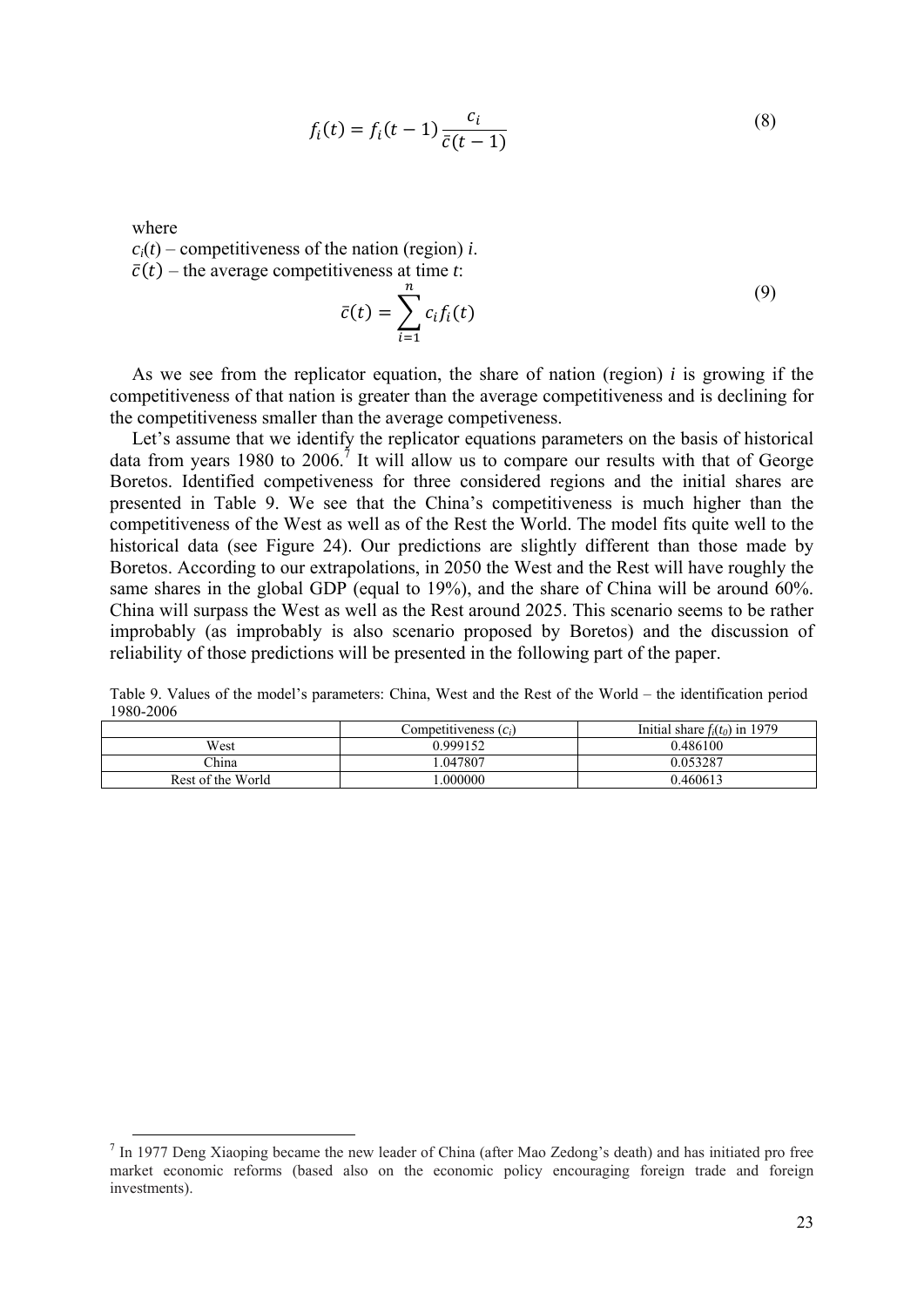

Figure 24. Evolution of the GDP shares of the three regions: China, West and the Rest of the World (the identification period 1980-2006)

We obtain slightly different results if we use the whole available historical date of the period 1950-2006 for the parameters' identification. The overall competitiveness of China is much lower (see Table 10) and in the middle of the  $21<sup>st</sup>$  century the share of the China in the global GDP is almost the same as the share of the West (roughly 29%; see Figure 25). The share of the Rest is equal to 42%. Naturally we may complain that the fitting of the model to historical data is not good (Figure 25). It is understandable because the structure of Chinese economy of the post-war period up to the end of the 1970s was significantly different than that of post 1980 one.

We may expect that the competitiveness of those regions is far from being constant and fluctuates in the course of time. Our model allows identifying dynamics of those fluctuations. Namely we are able to assume much smaller identification period (e.g., 7 years window) and make the identification of the competitiveness starting from the period 1950-1956 and move the 7 years window up to the last year, that is to the period  $2000-2006$ .<sup>8</sup> In such a case we obtain a kind of a 'moving competitiveness'. The result of this experiment is presented in Figure 26.

|                   | Competitiveness $(c_i)$ | Initial share $f_i(t_0)$ in 1949 |  |  |
|-------------------|-------------------------|----------------------------------|--|--|
| West              | 0.992706                | 0.568897                         |  |  |
| China -           | .020249                 | 0.035354                         |  |  |
| Rest of the World | .000000                 | 0.395749                         |  |  |

Table 10. Values of the model's parameters: China, West and the Rest of the World – the identification period 1950-2006

1

<sup>8</sup> this procedure is described in details in [8].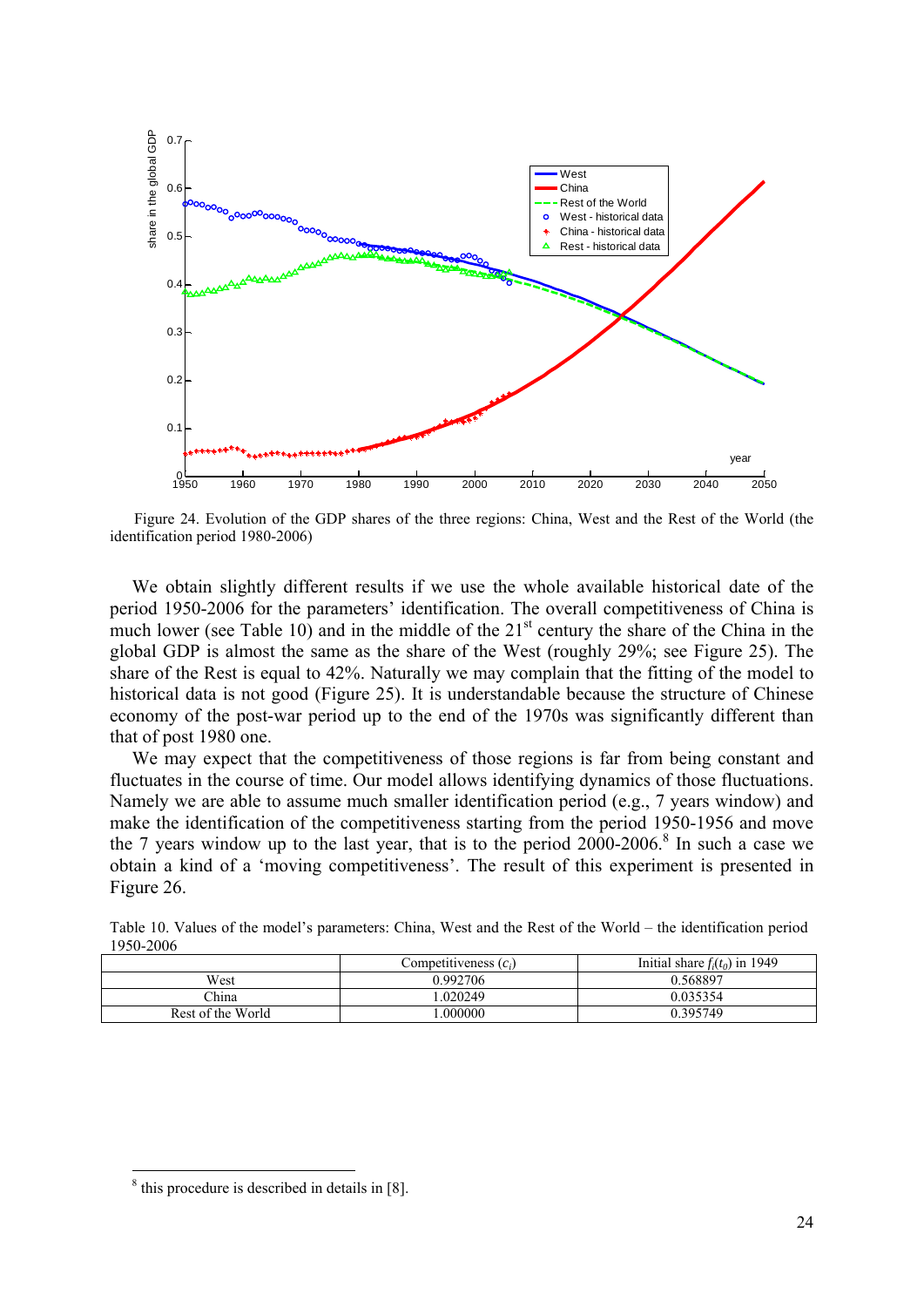

Figure 25. Evolution of the GDP shares of the three regions: China, West and the Rest of the World (the identification period 1980-2006)

As it is seen (Figure 26) the competitiveness is far from being constant. Up to the end of the 1980s the competitiveness of the West was below the competitiveness of the Rest of the World and usually below China competitiveness. The West economies were more competitive since the end of 1980s, but after the dot.com crises the West competitiveness is declining. It is clearly seen that the China competitiveness started to rise after the Deng Xiaoping reforms and (although fluctuating) was much higher than the West and the Rest competiveness. It is hardly to predict the future of the Chinese economy competiveness but we may expect that in near future advance of China will sustain. Lesson of Japan may give us a hint what may happen in longer perspective.



Figure 26. Dynamics of the competitiveness: China, West and the Rest of the World (identification is based on the 7 years moving window of historical data)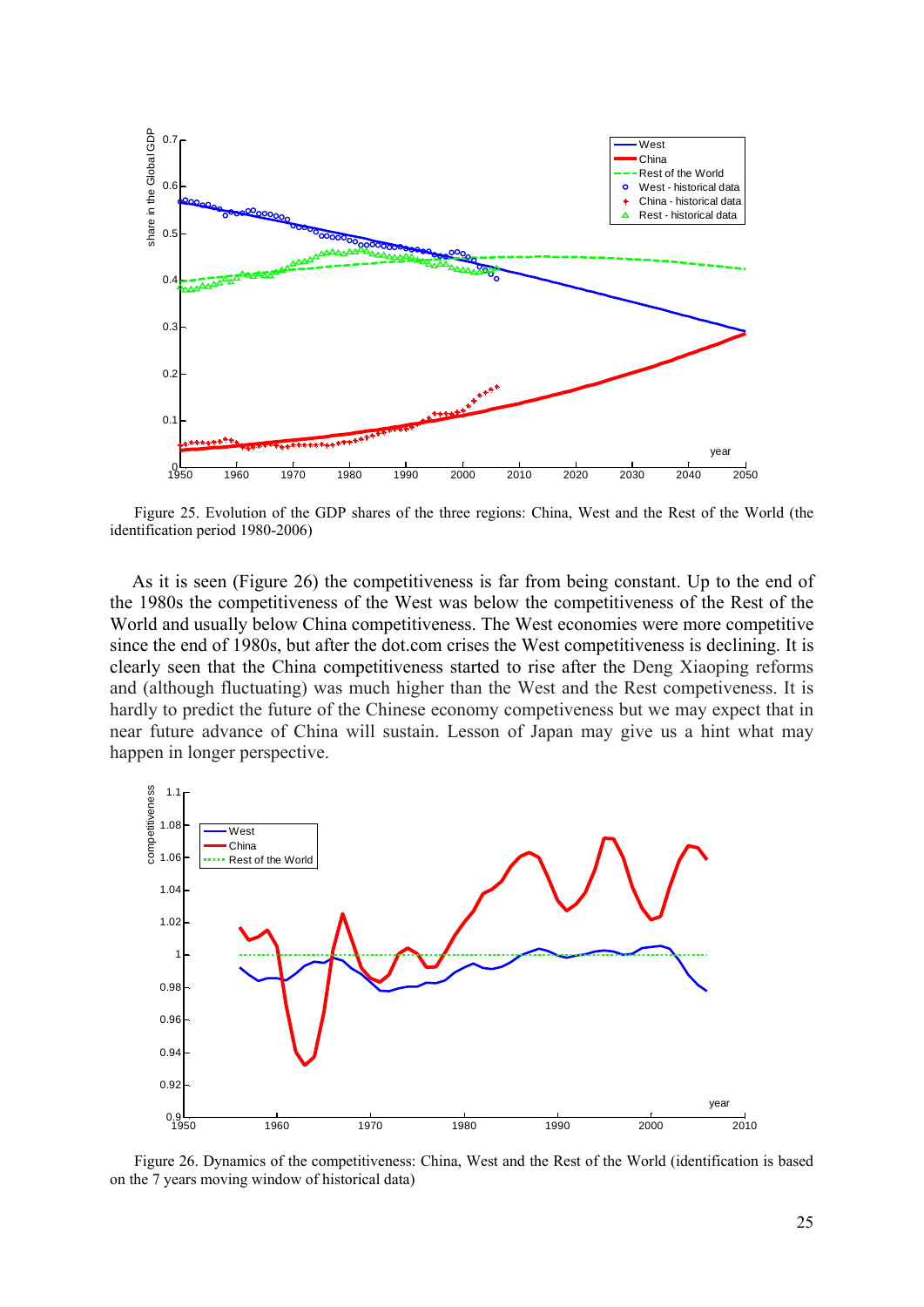As it is known, Japan economy was treated as a pattern for growth in post-war period up to the beginning of the 1970s. Identified competitiveness of Japanese economy, based on the historical data from 1950 to 1970 is roughly similar as the China competitiveness for the period 1980-2006 (see Table 11) – the competitiveness was roughly 4% higher than the West and the Rest competitiveness. The share of Japan GDP in global production more than doubled in the period 1950-1970 (similar as it was in the period 1980-2000 for China).

The prediction of the shares in global GDP of Japan and two other regions are shown in Figure 27. We see that since the middle of the 1970s the discrepancy between the prediction and the real development is growing. Prediction based on the trend observed in 1950-1980 suggested that in 2030 the share of Japan economy will be above 50% (as in the case of China in 2050). According to that predictions we might expect that the share of Japan in the global production in 2006 ought to be 27%, in reality it declined to 6% (see Figure 27).

Table 11. Values of the model's parameters: Japan, West and the Rest of the World – the identification period 1950-1970

|                   | Competitiveness $(c_i)$ | Initial share $f_i(t_0)$ in 1949 |
|-------------------|-------------------------|----------------------------------|
| West              | 0.996064                | 0.569261                         |
| Japan             | .043551                 | 0.028382                         |
| Rest of the World | .000000                 | 0.402356                         |



Figure 27. Evolution of the GDP shares of the three regions: Japan, West and the Rest of the World (the identification period 1950-1970)

Those results suggest that it would be good to look at the dynamics of changes of the Japan competitiveness. Results of similar experiment with moving 7 years identification window (as in the case of China) are presented in Figure 28. We see that the pattern of changes of Japan competitiveness in the 1950-1970 is more or less similar to the pattern of changes of the China competitiveness in 1980-2000 (compare Figures 28 and 26), we see enormous superiority of Japan and China economies in the relevant periods. As we can notice (Figure 28) the sharp decline of the Japan competitiveness was observed in the 1970s, almost constant level of teh competitiveness in the 1980s and beginning of the 1990s, and once more sharp decline in the turn of the  $20<sup>th</sup>$  and the  $21<sup>st</sup>$  centuries. We do not claim that the similar pattern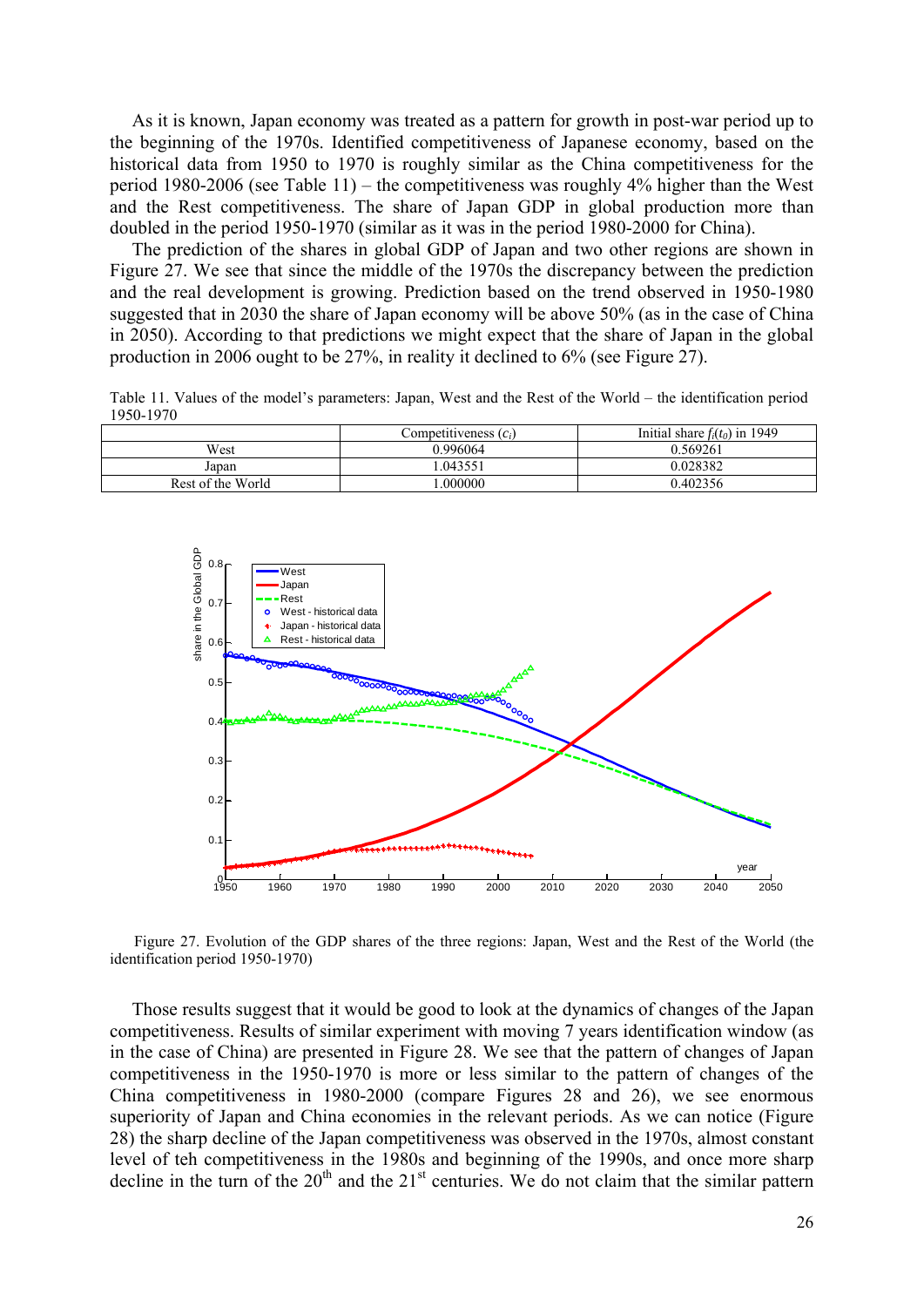will be observed in the case of the China economy in the next few decades, but we would like to point that we ought to be very cautious in our evaluations of future of Chinese economy.



Figure 28. Dynamics of the competitiveness: Japan, West and the Rest of the World (identification is based on the 7 years moving window of historical data)

Table 12. Values of the model's parameters: USA, E12, Japan, China, India and the Rest of the World – the identification period 1950-2006

|                   | Competitiveness $(c_i)$ | Initial share $f_i(t_0)$ in 1949 |
|-------------------|-------------------------|----------------------------------|
| USA               | 0.995710                | 0.253936                         |
| E12               | 0.992412                | 0.261623                         |
| Japan             | 1.014378                | 0.041473                         |
| China             | 1.022661                | 0.035302                         |
| India             | 1.006745                | 0.032042                         |
| Rest of the World | .000000                 | 0.375624                         |



Figure 29. Evolution of the GDP shares of the six regions/countries: USA, E12, Japan, China, India and the Rest of the World (the identification period 1950-2006)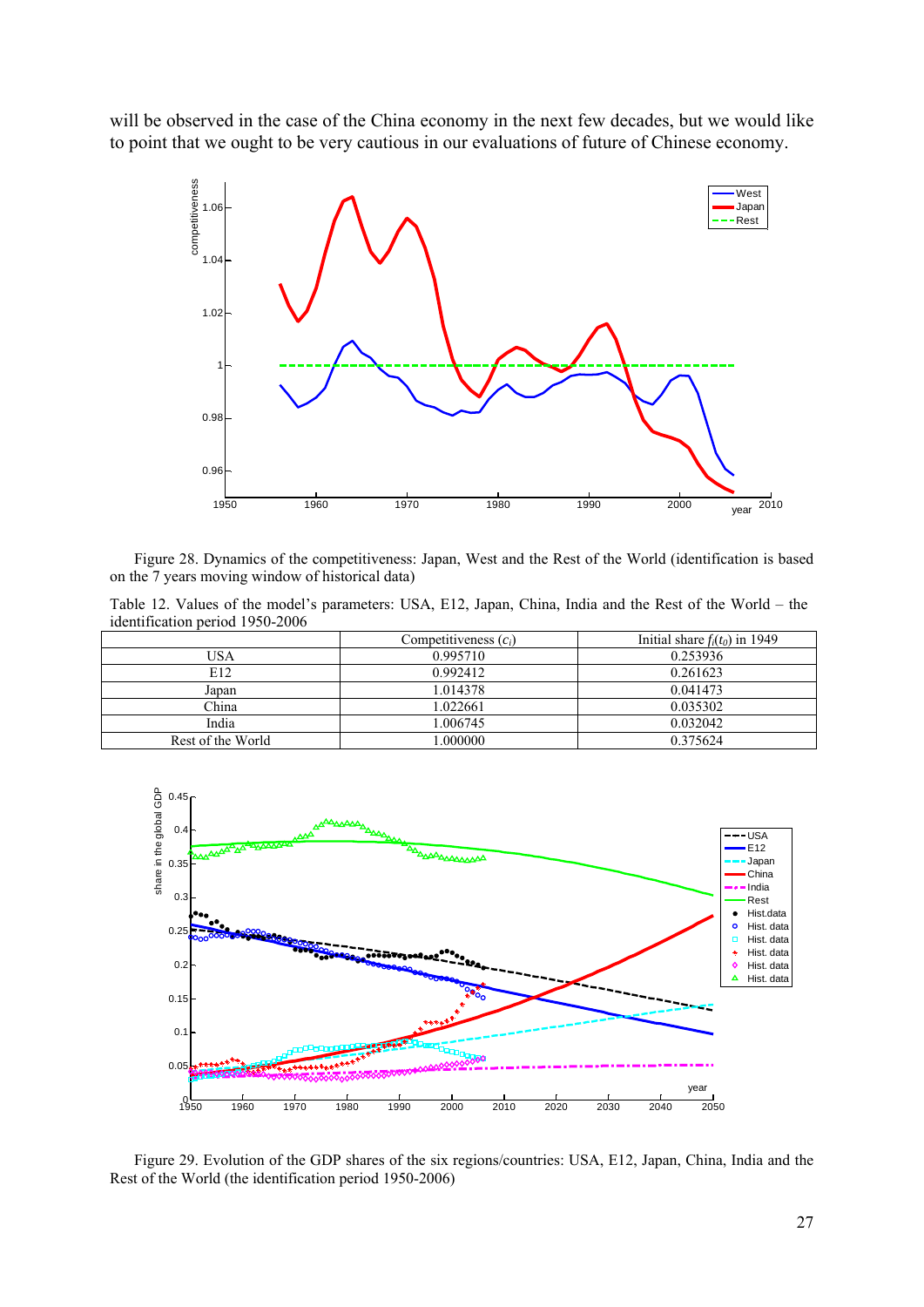Our model allows to investigate the evolution of larger number of countries/regions. As the first experiment in that series, let us assume that the world is divided into six countries/regions, namely: USA, E12<sup>9</sup>, Japan, China, India and the Rest of the World. The overall competitiveness of those six countries/regions in the post-war period is presented in Table 12. We see that either USA or E12 economies lose their positions in the post-war period: their competitiveness is smaller than competitiveness of all other countries/regions. The fit of the model (see Figure 29) is rather poor and is clearly unsatisfactory. Significant differences between the model and the historical data are seen in almost all countries/regions, but especially visible in a case of China, Japan, and the Rest of the World. This is caused by significant differences in the mood of development of the World economy before and after 1980. It is clearly seen when we look at the dynamics of competitiveness in the post-war period (Figure 30). To identify the moving competiveness we use the 14 years identification window.<sup>10</sup> It is clearly visible that in all competitiveness the mood of changes up to 1980 is significantly different than that after 1980. It is worth to notice that in the last three decades the competitiveness of India economy is only slightly smaller that the China competitiveness, and that the USA competitiveness, although smaller than Chinese and Indian, is significantly greater than that of E12.



Figure 30. Dynamics of the competitiveness: USA, E12, Japan, China, India and the Rest of the World (identification is based on the 14 years moving window of historical data)

Therefore let's look more closely on the development of the world economy in the last three decades. The average competitiveness in the period 1980-2006 are presented in Table 13, and we see that it confirm general impression flowing from Figure 30; Japan and E12 economies lose their position, but USA economy tries to fight with China and India. Figure 31 shows the prognosis based on the trends observed in the period 1980-2006. It confirms the

<sup>–&</sup>lt;br>9  $9$  E12 consists of the twelve European countries, namely: Austria, Belgium, Denmark, Finland, France, Germany, Italy, Netherlands, Norway, Sweden, Switzerland, United Kingdom.

<sup>&</sup>lt;sup>10</sup> It is necessary to identify 2*n*-1 parameters in our model (*n* is the number of countries/regions; namely *n*-1 competiveness and *n* initial shares), therefore the number of historical data ought to be greater then 2*n*-1 (in our case greater then 11, therefore we select 14 years identification window).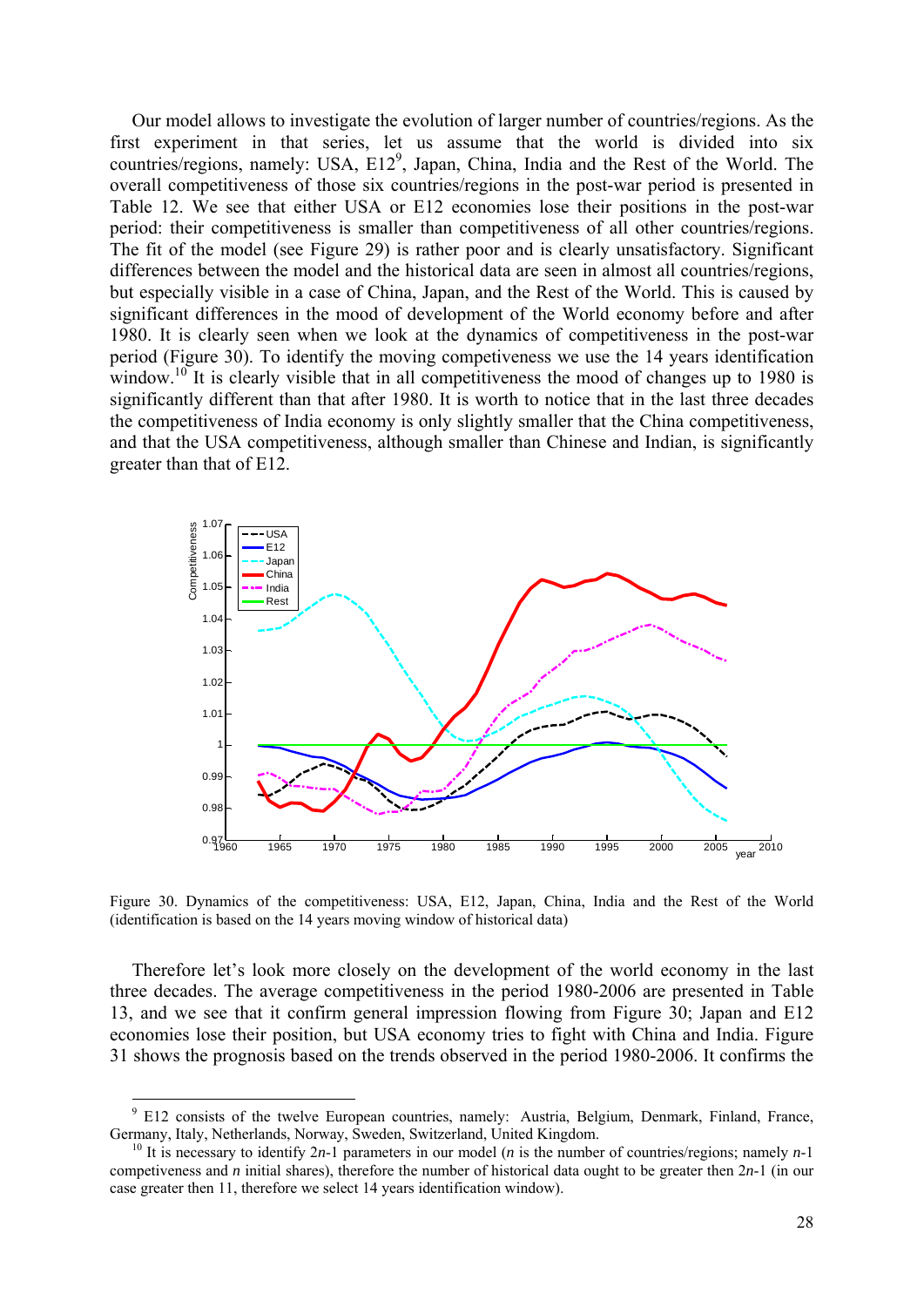suggestions concerning the expected future of Chinese economy presented in Figure 24 (the share of China GDP will be around 60% of the global GDP). According to that prediction, currently (in 2010) we ought to observe catching up of USA by Chinese economy (in GDP terms). India economy will exceed the E12 around 2030 and will be at the same level as USA in the middle of the  $21<sup>st</sup>$  century.

| Reflective period 1700 2000 |                         |                                  |
|-----------------------------|-------------------------|----------------------------------|
|                             | Competitiveness $(c_i)$ | Initial share $f_i(t_0)$ in 1949 |
| USA                         | 1.005344                | 0.211215                         |
| E12                         | 0.994965                | 0.215214                         |
| Japan                       | 0.996753                | 0.086284                         |
| China                       | 1.049823                | 0.053095                         |
| India                       | 1.031486                | 0.030351                         |
| Rest of the World           | .000000                 | 0.403841                         |

Table 13. Values of the model's parameters: USA, E12, Japan, China, India and the Rest of the World – the identification period 1980-2006



Figure 31. Evolution of the GDP shares of the six regions/countries: USA, E12, Japan, China, India and the Rest of the World (the identification period 1980-2006)

An idea of ranking the national economies according to their competitiveness index has come to us during the working on that paper. The problem is that if we would like to consider let's say 100 nations and calculate their competitiveness using our model we ought to have historical data on their GDP for roughly 200 years. Naturally it is not possible to collect such long historical data; therefore we propose a simplified approach. Let's assume that we consider each country separately as competing with the Rest of the World. To identify the competitiveness of that country (against the competiveness of the Rest, all time assumed as equal to one<sup>11</sup>) we ought to have historical data on at least four years (usually we assume longer period, e.g. 7 years for two types (countries)). Just to enquire the relevance of that approach we calculated moving competiveness for the five considered countries/regions by making five simulation experiments: each country compete with the rest of the World. The

1

as we explain in  $[8]$  one country (type) ought to be treated as the reference country (type) and it is necessary to assume the reference value of the competitiveness of that country (type).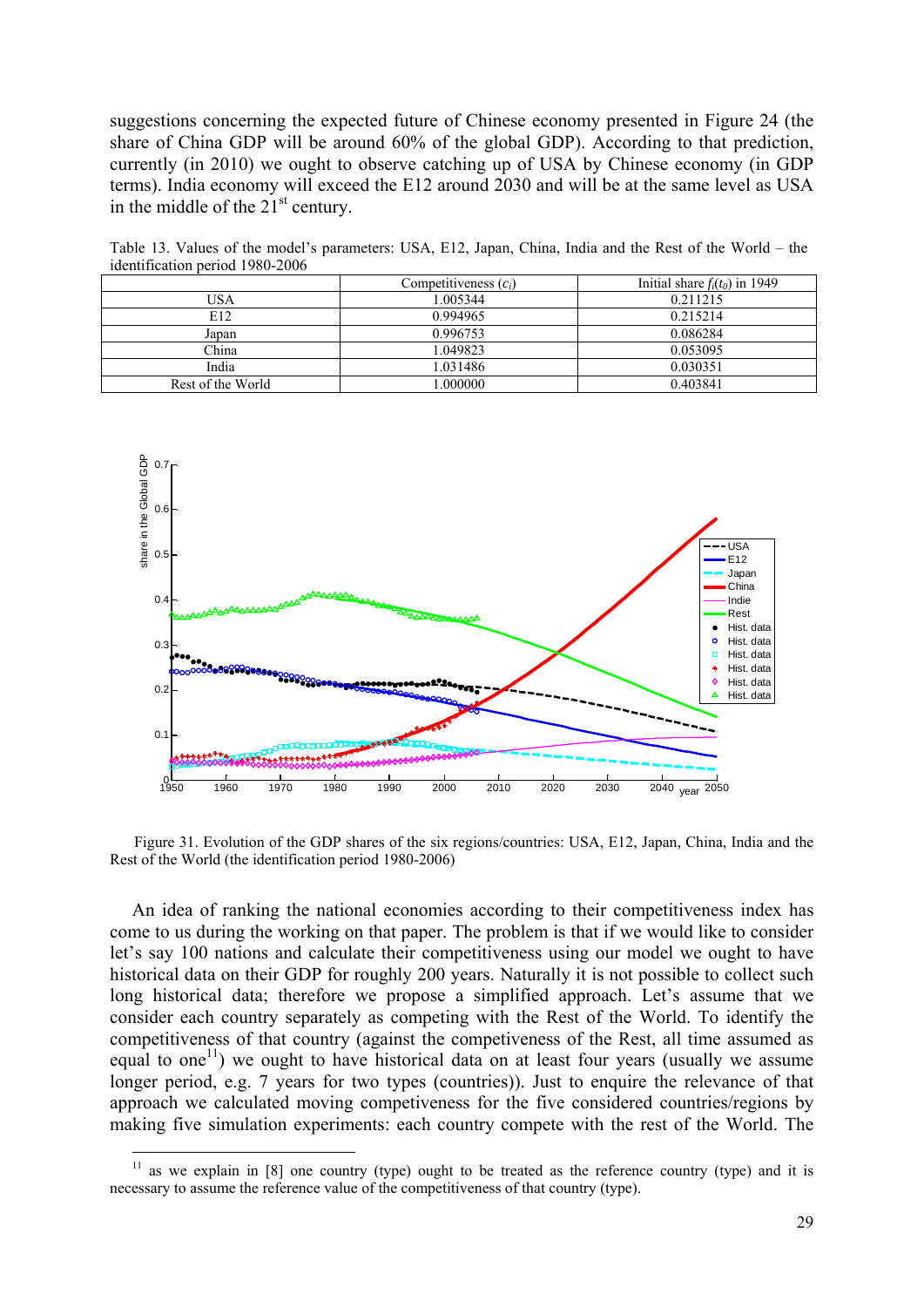results of those experiments are presented in Figure 32. The general tendency of the competiveness changes is more or less similar to that observed in the experiment where all countries/nations competed altogether (see Figure 30). Just to show the level of the differences, the Figures 30 and 32 are collectively presented in Figure 33 (for all six countries/regions competing (solid lines) and calculated separately for each country competing with the Rest of The World (dashed lines)). The differences are clearly visible although there is general agreement concerning observed tendencies and far reaching similarities in the competitiveness rankings. In Table 14 the rankings of these five countries/regions for the years 1970, 1980, 1990, and 2000 are presented. The compatibility of rankings obtained for those two approaches is astonishingly good. The only difference is for the year 1970 where USA and E12 interchange their positions (but as we see in Figure 33 their competitiveness are very similar).



Figure 32. Dynamics of the competitiveness: USA, E12, Japan, China, India and the Rest of the World, calculated separately for each country competing with the Rest of The World (identification is based on the 14 years moving window of historical data)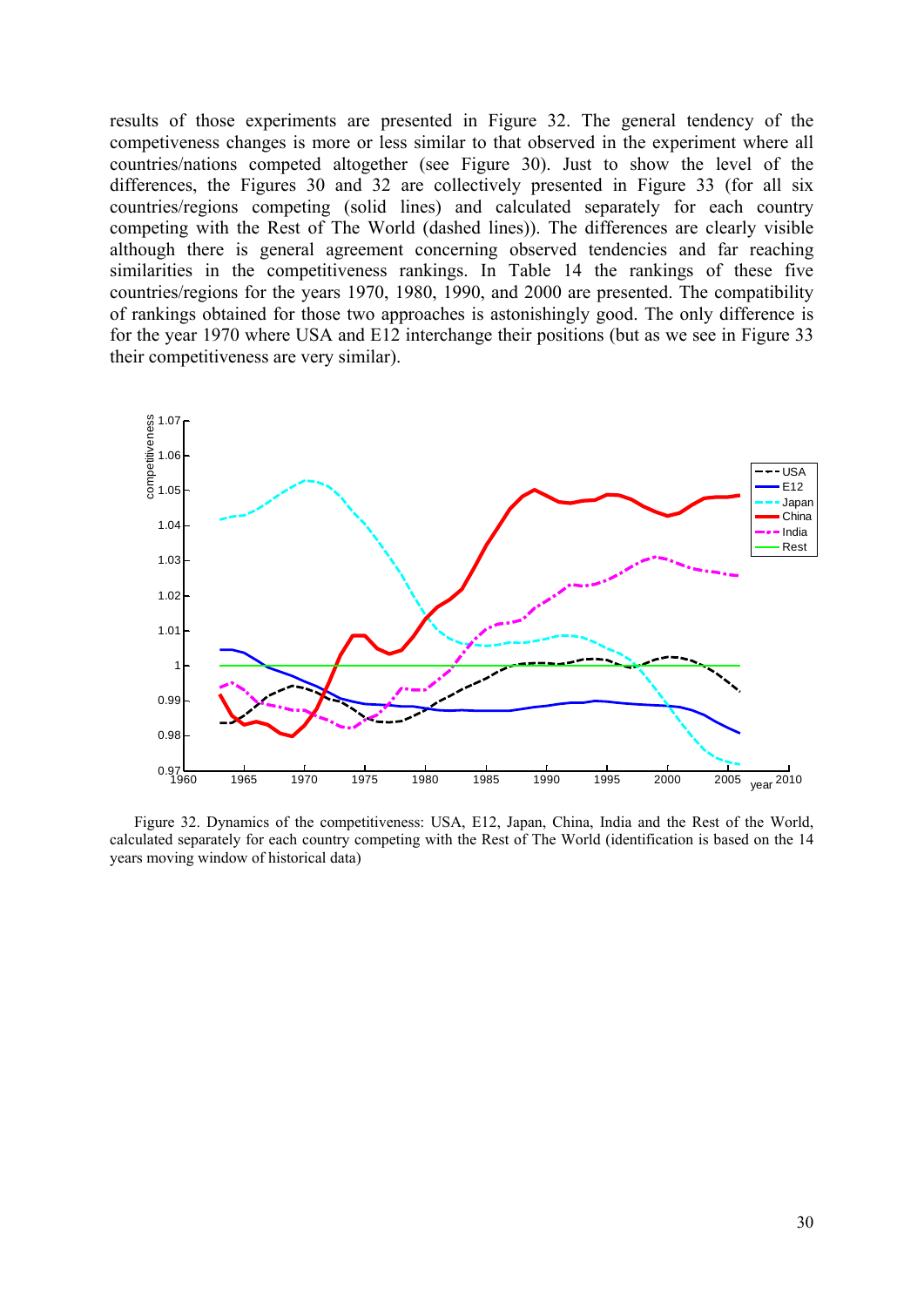

Figure 33. Comparison of the dynamics of the competitiveness: USA, E12, Japan, China, India and the Rest of the World, for all six countries/regions competing (solid lines) and calculated separately for each country competing with the Rest of The World (dashed lines); (identification is based on the 14 years moving window of historical data)

Table 14. Rankings of competitiveness of different countries/regions for two approaches 'altogether competition' and 'separate competition'

|            | 1970        |             | 1980        |             |             | 1990                   | 2000        |             |  |
|------------|-------------|-------------|-------------|-------------|-------------|------------------------|-------------|-------------|--|
|            | altogether  | separate    | altogether  | separate    |             | altogether<br>separate |             | separate    |  |
|            | competition | competition | competition | competition | competition | competition            | competition | competition |  |
| <b>USA</b> |             |             |             |             |             |                        |             |             |  |
| E12        |             |             |             |             |             |                        |             |             |  |
| Japan      |             |             |             |             |             |                        |             |             |  |
| China      |             |             |             |             |             |                        |             |             |  |
| India      |             |             |             |             |             |                        |             |             |  |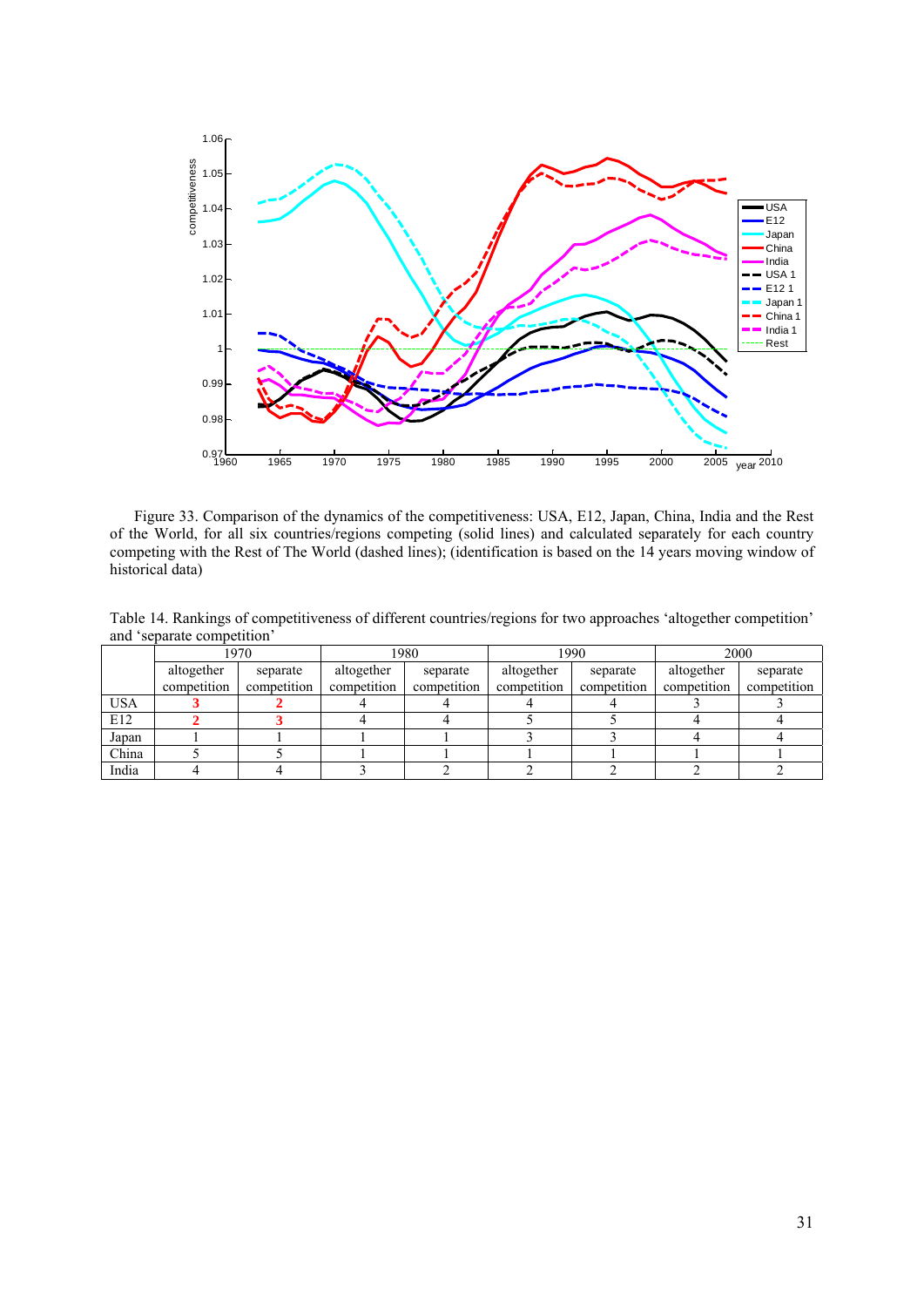

Figure 34. Dynamics of the competitiveness of nine countries and E12; calculated separately for each country competing with the Rest of The World (identification is based on the 7 years moving window of historical data)

There is no place present the rankings of competitiveness of all countries in the World but we plan to endeavour such project in near future. Here, as the first step toward that project we present the experiment for twenty nine selected countries and E12 (distinguished as a region competing especially with USA and China). Dynamics of the competitiveness of ten selected countries are presented in Figure 34 (for larger number of countries the figure would be unreadable). Once more we see great variability of the competitiveness for almost all countries since the middle of the  $20<sup>th</sup>$  century. In Table 15 we present the rankings of those 30 countries/region for selected years. We start from the middle 1950s, and as we see Israel, Germany and Japan were the most competitive countries at that time. Due to the market oriented reforms initiated in 1948 by Ludwig Erhard the German economy was one of the most competitive in the 1950s, but in a course of time Germany become more and more welfare state and became less and less competitive, in 1980 was ranked  $19<sup>th</sup>$ , in 1990 25<sup>th</sup>, and in the last years was placed in the bottom of ranking. The same tendency of losing the competitiveness is observed for whole twelve European countries (E12). Growing competitiveness in the last 20-30 years is observed for such economies as: Chile, Ireland, India, and China. Poland, and to some extend also Hungary, are good examples of competitiveness advance due to the market oriented transformations. In 1990 these two counters was at the bottom of the ranking and now, after 20 years of transformation are placed in the top ten positions.

In the last column of the Table 15 the competitiveness indices for the last available historical data (2006) are presented. It is worth to notice high superiority of China and India over all advanced economies. The index for China is roughly 10% higher than these of USA, France, Japan and Germany. Even small differences in the values of the competitive indices result in enormous advantage/disadvantage of the economy in the long perspectives. For example nearly 3% difference between competitiveness of China and the West in period 1950-2006 (see Table 10) resulted in increase of China's share in global GDP from 11% in 2000 to 28% in 2050 and decrease of the share of the West from 44% to 29% (see Figure 25).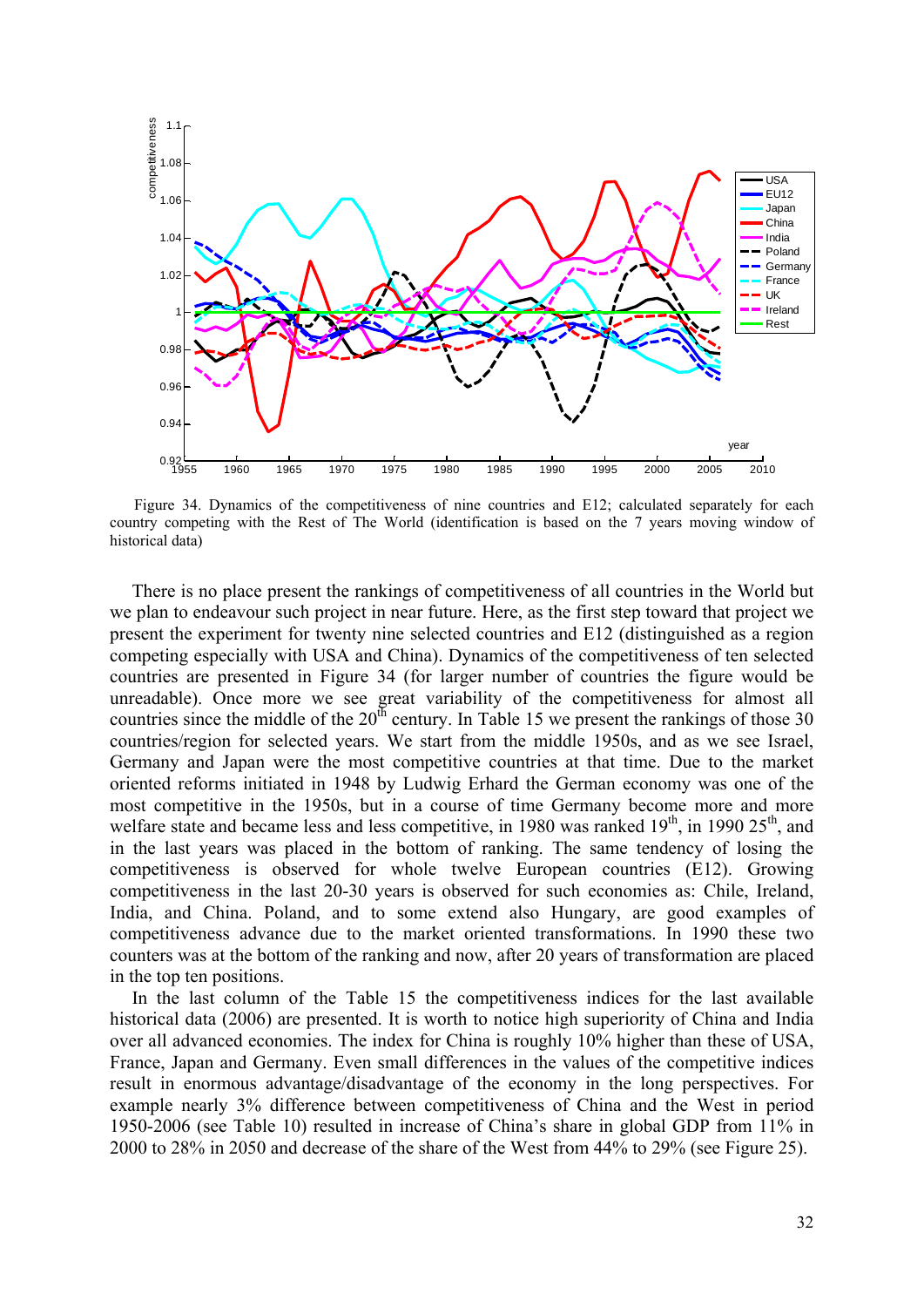|         |      |     | Table 15. Ranking of the competiveness of selected economies (30 countries and regions) |      |      |      |      |  |
|---------|------|-----|-----------------------------------------------------------------------------------------|------|------|------|------|--|
| ranking | 1956 | ിറെ | 1970                                                                                    | 1980 | 1990 | 1995 | 2000 |  |

| ranking | 1956           | 1960            | 1970            | 1980            | 1990            | 1995           | 2000            | 2006            | 2006   |
|---------|----------------|-----------------|-----------------|-----------------|-----------------|----------------|-----------------|-----------------|--------|
|         | Israel         | Israel          | Singapore       | Hong Kong       | South Korea     | <b>China</b>   | Ireland         | <b>China</b>    | 1.0707 |
| 2       | Germany        | Japan           | Japan           | South Korea     | Hong Kong       | Singapore      | India           | India           | 1.0291 |
| 3       | Japan          | Hong Kong       | South Korea     | Singapore       | Singapore       | <b>Chile</b>   | Singapore       | Ireland         | 1.0098 |
| 4       | South Korea    | <b>Brazil</b>   | Israel          | <b>Brazil</b>   | <b>China</b>    | South Korea    | <b>Poland</b>   | Hong Kong       | 1.0053 |
| 5       | Hong Kong      | Germany         | Spain           | Mexico          | <b>Chile</b>    | Israel         | China           | Singapore       | 1.0029 |
| 6       | <b>China</b>   | Mexico          | <b>Brazil</b>   | <b>China</b>    | India           | Hong Kong      | Finland         | South Korea     | 1.0015 |
| 7       | Austria        | Austria         | Mexico          | <b>Chile</b>    | Japan           | <b>India</b>   | <b>Chile</b>    | <b>Chile</b>    | 1.0011 |
| 8       | Italy          | <b>China</b>    | Hong Kong       | Ireland         | Spain           | Ireland        | South Korea     | <b>Hungary</b>  | 0.9992 |
| 9       | Singapore      | Italy           | Italv           | Norway          | Ireland         | Norway         | Israel          | Poland          | 0.9927 |
| 10      | Mexico         | France          | Australia       | Japan           | Israel          | Australia      | Netherlands     | Spain           | 0.9893 |
| 11      | Spain          | E <sub>12</sub> | Netherlands     | India           | Australia       | N. Zealand     | Australia       | N. Zealand      | 0.9893 |
| 12      | Netherlands    | <b>Poland</b>   | France          | Italy           | Finland         | Mexico         | <b>USA</b>      | Australia       | 0.9881 |
| 13      | <b>Brazil</b>  | <b>Hungary</b>  | Canada          | <b>USA</b>      | UK              | USA            | Mexico          | Israel          | 0.9860 |
| 14      | E12            | Canada          | Austria         | Canada          | <b>USA</b>      | Austria        | Canada          | Sweden          | 0.9853 |
| 15      | Canada         | South Korea     | Ireland         | Israel          | Canada          | Netherlands    | Spain           | Finland         | 0.9847 |
| 16      | Switzerland    | Finland         | <b>China</b>    | Spain           | France          | <b>Brazil</b>  | <b>Hungary</b>  | Canada          | 0.9830 |
| 17      | Finland        | Australia       | Finland         | Australia       | Italy           | Denmark        | Norway          | UK              | 0.9808 |
| 18      | <b>Poland</b>  | Singapore       | <b>Chile</b>    | Austria         | <b>Brazil</b>   | Japan          | Sweden          | <b>Brazil</b>   | 0.9799 |
| 19      | N. Zealand     | Switzerland     | <b>Poland</b>   | Germany         | Netherlands     | Spain          | UK              | Norway          | 0.9793 |
| 20      | France         | Denmark         | Norway          | France          | Austria         | Germany        | Denmark         | Mexico          | 0.9790 |
| 21      | Norway         | N. Zealand      | E <sub>12</sub> | Netherlands     | Switzerland     | Canada         | Hong Kong       | <b>USA</b>      | 0.9777 |
| 22      | India          | <b>Chile</b>    | Denmark         | E <sub>12</sub> | E <sub>12</sub> | UK             | Austria         | Austria         | 0.9742 |
| 23      | Australia      | India           | Switzerland     | Finland         | Sweden          | France         | N. Zealand      | Denmark         | 0.9733 |
| 24      | <b>Hungary</b> | Netherlands     | Sweden          | Denmark         | Norway          | E12            | France          | France          | 0.9730 |
| 25      | USA            | Spain           | Germany         | <b>Hungary</b>  | Germany         | Italv          | <b>Brazil</b>   | Switzerland     | 0.9719 |
| 26      | <b>Chile</b>   | Norway          | India           | UK              | Denmark         | <b>Poland</b>  | E <sub>12</sub> | Netherlands     | 0.9707 |
| 27      | Sweden         | Sweden          | <b>USA</b>      | <b>Poland</b>   | Mexico          | Switzerland    | Italy           | Japan           | 0.9707 |
| 28      | UK             | <b>USA</b>      | <b>Hungary</b>  | Sweden          | N. Zealand      | Sweden         | Switzerland     | E <sub>12</sub> | 0.9670 |
| 29      | Denmark        | UK              | UK              | Switzerland     | <b>Hungary</b>  | Finland        | Germany         | Italy           | 0.9648 |
| 30      | Ireland        | Ireland         | N. Zealand      | N. Zealand      | <b>Poland</b>   | <b>Hungary</b> | Japan           | Germany         | 0.9638 |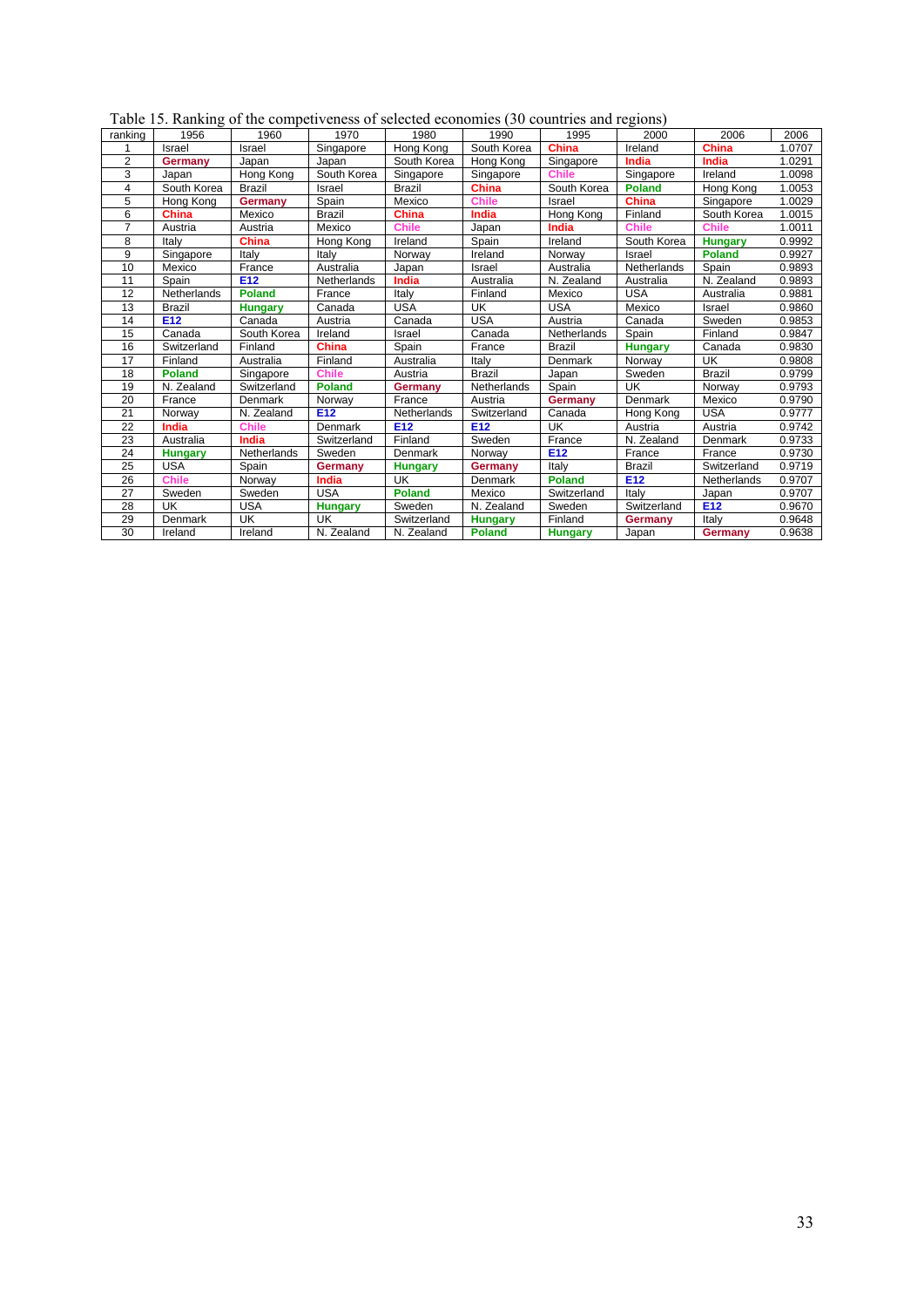## SUMMARY

One of the goals of that paper was to point out of necessity of far reaching skepticism in using trend analysis in forecasting of socio-economic processes. The problem of quality of statistical (historical) data and its impact on the goodness of forecasts were not discussed in that paper. Instead of that we have pointed two important aspects, namely:

- selection of the identification period for a model calibration may highly influence the generated forecasts (not only in quantitative terms but, what is more important, in qualitative terms).
- the selected identification criterion (i.e., measure of trend fitting to historical data) has essential influence on quality of generated forecast.

Presented in the first section prognoses of global economic development (in terms of the global GDP) and demographic prognoses (in terms of the World human population) has been generated on the basis of relative long time series of historical data (from 1950 to 2006-2008). Someone may suppose that such long historical period will result in much more reliable prognoses, but as it is shown in the paper, it is hard to decide which period, e.g., shorter or longer, allows to generate more reliable forecasts.

Extension of the logistic curve into the substitution-diffusion model allows to evaluate future shares of national/regional economies in global GDP and to estimate competitiveness of those economies. It turns out that competiveness of nations/regions is far from being constant. The interesting question stated in the article concerns the possible way of development of Chinese economy. To what extend the history of Japanese economy in the post-war period may suit us as a metaphor/analogy for future development of China?

In the end of the paper a proposition of building the competiveness ranking is presented. The problem not stated in the paper (due to the limited space of the regular article) is to what extend the proposed ranking is compatible with well known Doing Business ranking,<sup>12</sup> The Global Competitiveness Report,<sup>13</sup> The World Competiveness Yearbook,<sup>14</sup> or Index of Economic Freedom rankings<sup>15</sup> and Economic Freedom of the World.<sup>16</sup> This problem will be undertaken in the next paper.

#### REFERENCES

- [1] T. MODIS, *Conquering Uncertainty*, McGraw-Hill, New York, 1998.
- [2] T. MODIS, Strengths and weaknesses of S-curves, Technological Forecasting & Social Change 74 (2007) 866–872
- [3] F. PHILLIPS, On S-curves and tipping points, Technological Forecasting & Social Change 74 (2007) 715–730
- [4] T. DEVEZAS, Crises, depressions, and expansions: Global analysis and secular trends, Technological Forecasting & Social Change 77 (2010) 739–761
- [5] L.C.M. MIRANDA, C.A.S LIMA, On the logistic modeling and forecasting of evolutionary processes: Application to human population dynamics, Technological Forecasting & Social Change 77 (2010) 699–711
- [6] G. P. BORETOS, The future of the global economy, *Technological Forecasting and Social Change*, 76 (2009) 316-326.

 $12$  http://www.doingbusiness.org/

<sup>&</sup>lt;sup>13</sup><br>http://www.weforum.org/en/initiatives/gcp/Global%20Competitiveness%20Report/index.htm<br><sup>14</sup> http://www.imd.org/research/publications/wcy/index.cfm<br><sup>15</sup> http://www.heritage.org/index/<br><sup>16</sup> http://www.cato.org/pubs/efw/